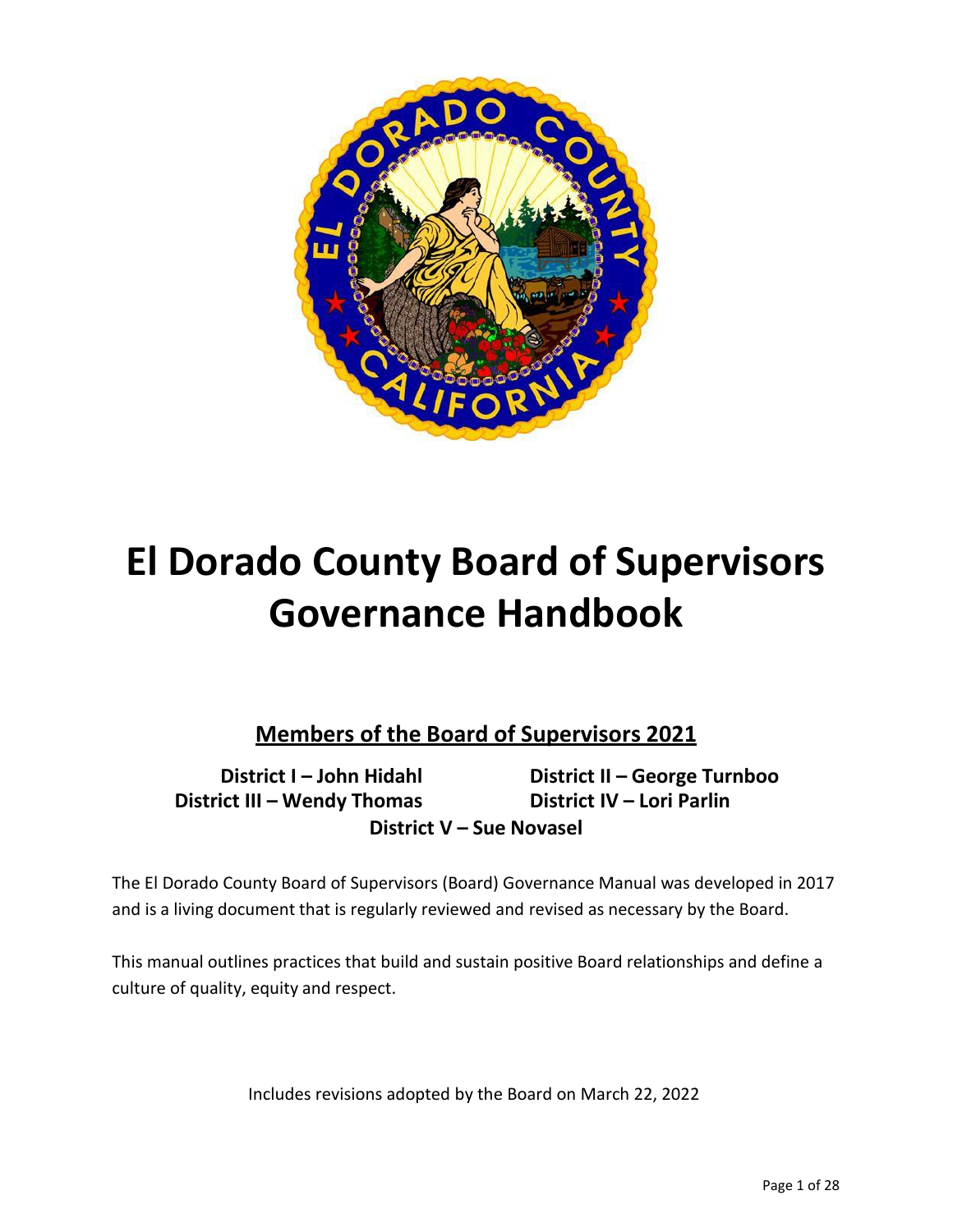# **Table of Contents**

| <b>Norms for Positive Governance Culture</b>                  |
|---------------------------------------------------------------|
|                                                               |
|                                                               |
| <b>Protocols to Facilitate Governance Leadership</b>          |
|                                                               |
|                                                               |
| Unity of Purpose - Setting Direction                          |
|                                                               |
| <b>Roles and Responsibilities</b>                             |
|                                                               |
| Protocol: Role with Advisory Boards/Committees/Commissions 15 |
|                                                               |
|                                                               |
|                                                               |
| <b>Board Operations</b>                                       |
|                                                               |
|                                                               |
|                                                               |
| <b>Board of Supervisors in the Community</b>                  |
|                                                               |
|                                                               |
|                                                               |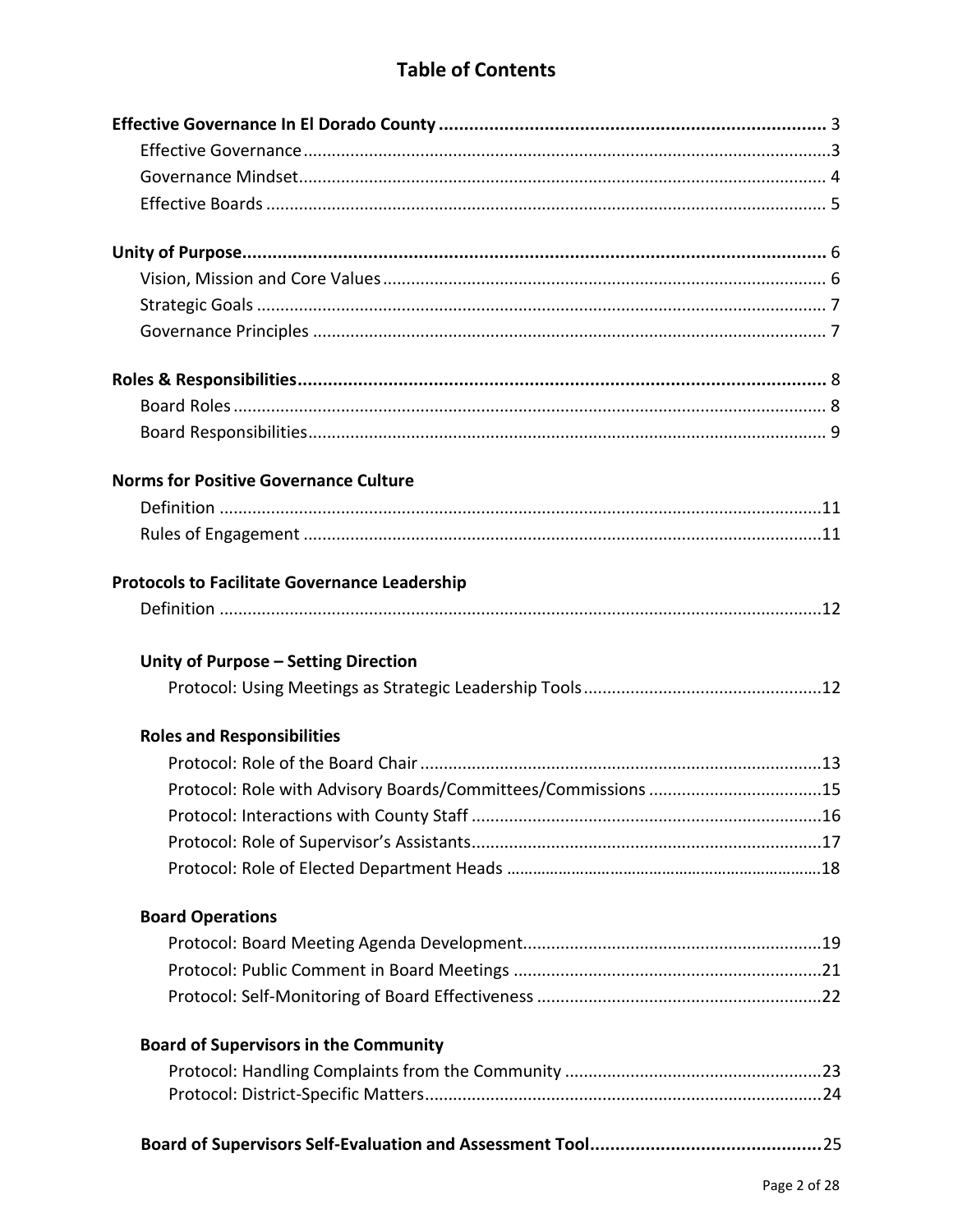### <span id="page-2-0"></span>**Effective Governance in El Dorado County**

The El Dorado County Board of Supervisors (Board) is committed to the highest standards. The Board of Supervisors and the Chief Administrative Officer (CAO) work together in a unified, collaborative manner and share a deep commitment to the wellbeing, safety and health of the citizens of El Dorado County. This Governance Handbook represents the Board and CAO's dedication to principles of effective governance.

Utilizing effective governance practices, the Board works with the CAO to keep the organization's efforts focused on its mission, values and strategic goals. The community elects Board members to set and monitor the direction of the County with the CAO, who translates this direction into action. It is therefore vital that the Board and CAO have a respectful and productive working relationship based on trust and open communication.

The El Dorado County Board of Supervisors embrace effective governance principles that encompass the basic characteristics and behaviors which enable governance team members to effectively create a climate for excellence in the organization. Whether in Board chambers, out in the community or at home, Supervisors are always stewards of the County. The integrity of the County is dependent upon the responsible and professional manner in which each Supervisor, and the Board collectively, fulfills its governance roles and responsibilities.

Working as a group, Supervisors and the CAO leverage the efforts of the professional staff by:

- Setting direction for the organization reflective of the community's priorities;
- Creating a supportive framework for action in the organization;
- Holding the organization accountable through mutually agreed upon mechanisms;
- **•** Providing support to staff through behaviors and actions; and
- Demonstrating community leadership on behalf of residents

When done effectively, the opportunity to create a climate for excellence increases dramatically.

**Effective governance** begins with effective Board members. Although elected from individual supervisorial districts, Supervisors work together as a governance team with the CAO. Even though it is the Board that governs El Dorado County, the Board is made up of individualsand it is the professional governance manner and effectiveness of individual Supervisors that determines the effectiveness of the Board. Highly effective Board members demonstrate a number of common characteristics, perhaps the most important of these is presence of a governance mindset.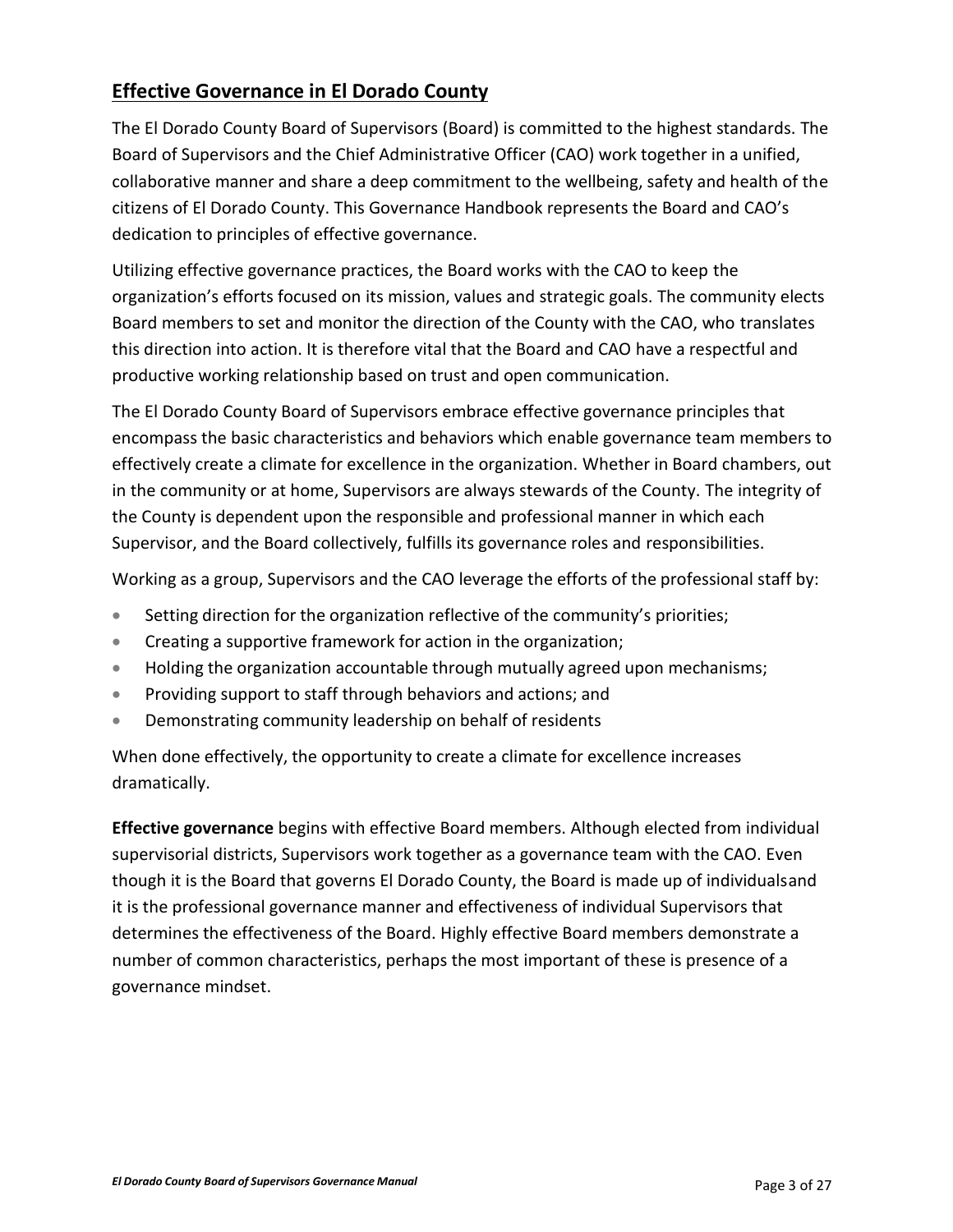### <span id="page-3-0"></span>**Governance Mindset**

**Governance Mindset** is an essential characteristic of an effective Board member. It is knowing how to think about governance and always applying that knowledge and understanding during Board operations. Governance mindfulness understands the roles and responsibilities of the Board and how individual members, working together with their Supervisor colleagues, can enhance their positive, value-added impact.

There are four characteristics of a governance mindset:

#### **1. System Thinking**

The heart of a governance mindset is the fundamental realization by Board members that counties are complex systems. A systems thinker has transitioned from single issue, narrowed thinking to a fundamental understanding of how all pieces in the organization connect. This transition is a fundamental core characteristic of effective Boards and good governance. System thinkers connect the dots and they understand that a policy or decision in one place will impact a policy or decision in another. They realize and appreciate the implications that governance is often a zero sum game. One decision can stimulate a domino effect in other often unrelated areas.

Governance is the only organizational function focused on the whole, not just pieces. System thinkers understand that anytime they get too deep in detail and administrative functions, they risk losing their perspective and objectivity. They try to not be distracted by day-to-day tactical issues.

#### **2. Strategic Focus**

Effective Board members always maintain a strategic focus in their work. They understand that they are not on the Board of Supervisors to administer the County, but rather to govern it. Governance is a strategic function. Board members with a governance mindset understand they are the keepers of the mission, vision and strategic direction of the county. They understand that effective governance requires the Board approach all their responsibilities with a clear focus on achieving the strategic outcomes they have set.

#### **3. Preparation**

Effective Board members are always prepared. Supervisors are committed to doing the hard work of being a Board member by leading on behalf of the community they serve. They are committed to making decisions based on quality information, evidence and data.

#### **4. Manner**

Effective Board members understand that how they govern is often more important than what they say or do. Working toward a common goal with other independently elected Supervisors in a collaborative setting requires patience, understanding, respect and most importantly, common courtesy. They are always respectful of other members' opinions. Effective Board members with a governance mindset model the civic behavior they expect the employees of the County to exhibit.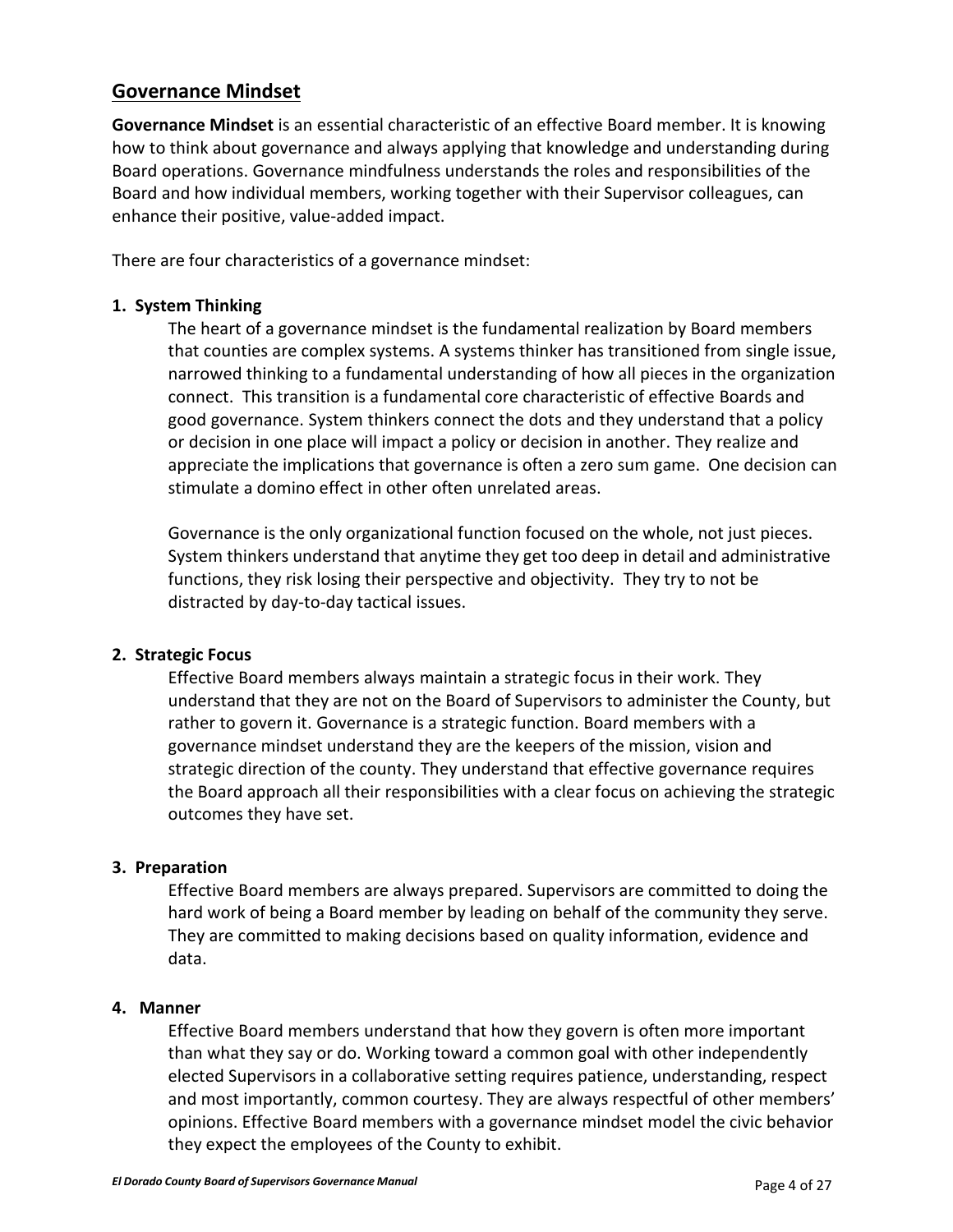### <span id="page-4-0"></span>**Effective Boards**

It is important to understand the Board, as is true with all governing Boards, operates as a welldefined, highly structured, organizational unit. The Board has specific governance duties and responsibilities. For example, the Board sets direction for the county through formally adopted policies and recommendations from County Departments. The Board of Supervisors has financial oversight including adopting the budget and monitoring county finances on a regular basis.

High performing Boards have four essential characteristics that are the building blocks of effective governance:

#### **1. Governing with a Unity of Purpose**

Unity of Purpose is a common focus of overarching goals, values and beliefs that Board members share in common about the organization and the residents they serve that help them transcend their individual difference to fulfill a greater purpose.

#### **2. Governing within the role as a Board**

Effective Boards value and respect their essential roles, reach mutual agreement on the roles of the Board and the CAO and strive to operate within them.

#### **3. Creating a positive governance culture**

Culture is the tone created by the way people in an organization treat each other. Teams have unwritten (implicit) or written (explicit) agreements about how they will behave. These behavioral ground rules (norms) enable teams to build and maintain a positive culture, or shift a negative one.

#### **4. Structuring the work for effective governance**

Effective Boards discuss and agree on the formal structure and processes used by the Board, the CAO and County Department Heads in their functioning as a team; how they operate and do business.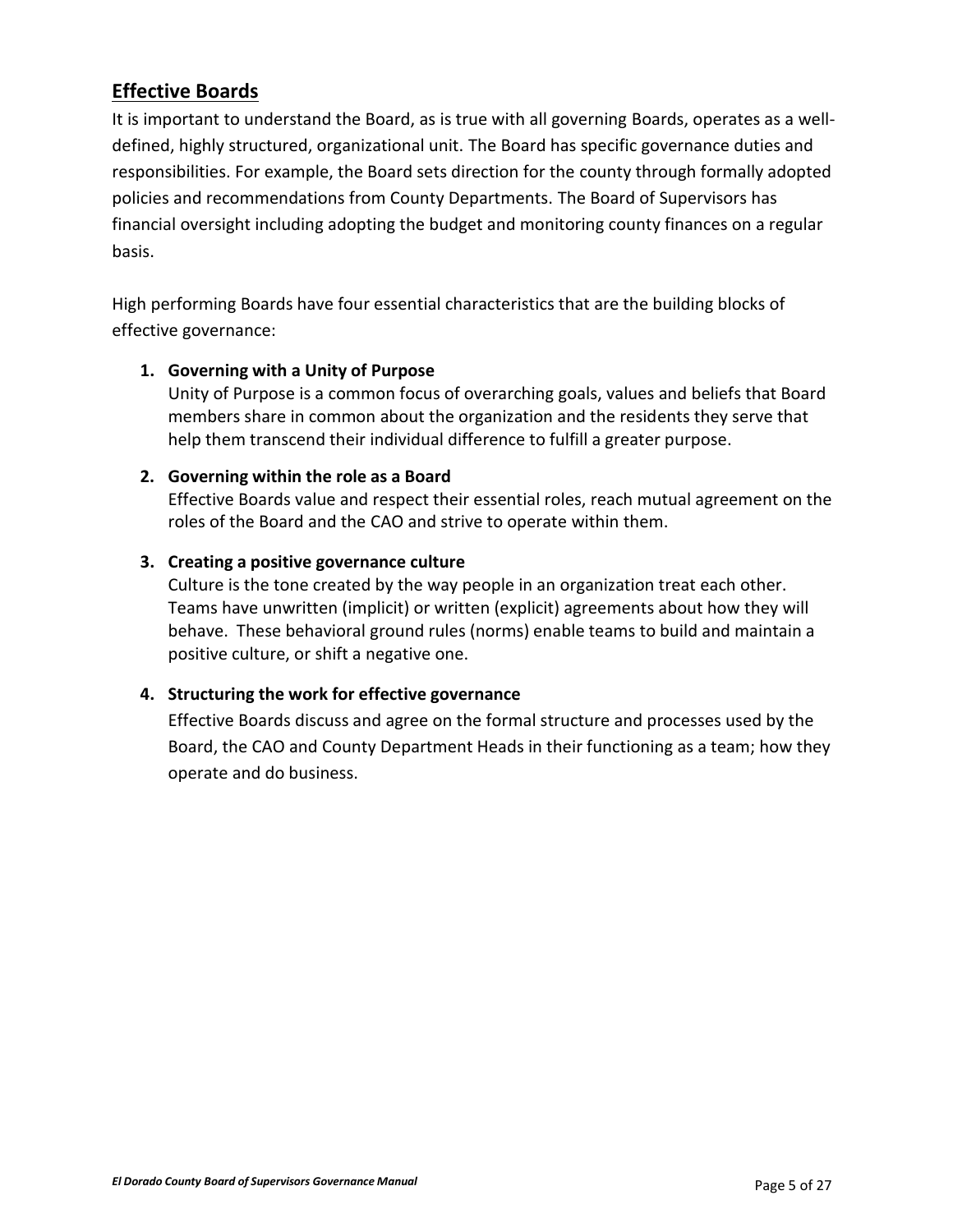#### <span id="page-5-0"></span>**Unity of Purpose**

Unity of Purpose is the common focus, mission, values and goals Board members share. A unity of purpose is a clear and unambiguous sense of purpose that becomes the inspiration behind all Board efforts and the lens through which those efforts are viewed.

Having a unity of purpose demonstrates that governance team members care most of all about what is best for all residents and understand that they must identify common ground in order to provide focused leadership and direction for the County. A defined unity of purpose focuses Board members on desired end results and supports their ability to display a singular focus on achieving those results.

In all relationships, dealings and transactions, Supervisors act with integrity, openness, respect and honesty. Through these values the Board strives to earn and convey trust. The Board retains public trust through efficient and cost-effectiveness stewardship of resources.

The Board works most effectively when they have a rational and purposeful framework to focus and guide their work. A unity of purpose helps members transcend their differences to fulfill a greater purpose. A unified Board is collaborative, cohesive, committed, and consistent.

### **Unity of Purpose for El Dorado County**

#### **Vision and Mission**

**Vision**: Safe, healthy and vibrant communities respecting our natural resources and historical heritage.

**Mission**: El Dorado County government shall provide efficient, courteous, and effective services and infrastructure for the safety, protection, and well-being of our residents, businessesand visitors.

#### **Core Values**

- 1. **Accountability**: Responsible for our decisions and behavior. Creating a safe environment where we are answerable to our citizens, co-workers, superiors, direct reports, and other stakeholders.
- 2. **Collaboration**: Cross-functional teamwork, communication, and cooperation countywide while creating a silo-free organization.
- 3. **Integrity**: Doing what is right legally and morally at all times regardless of whether or not someone is watching.
- 4. **Service Excellence**: (Citizen-Oriented Service) Provide comprehensive service to allcitizens of El Dorado County while loyally doing our job without expectation of recognition or personal gain.
- 5. **Fiscal Responsibility:** Develop and maintain a fiscally conservative budget that ensures financial resiliency while meeting the capital and operational needs of the organization and the citizens of El Dorado County.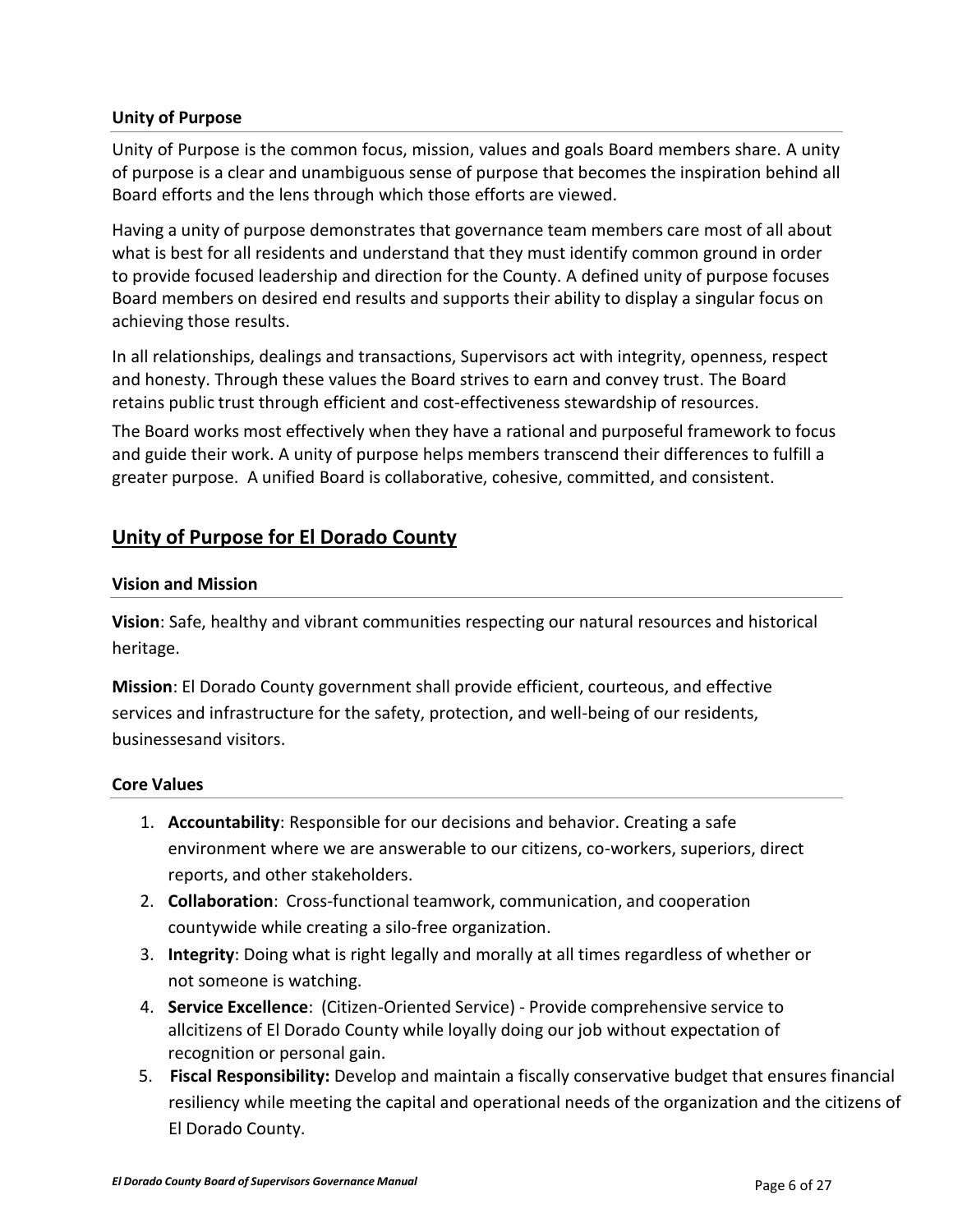- <span id="page-6-0"></span>1. **Public Safety**: Protects the community, prevents crime, enforces the law, administers justice, provides rehabilitative services, and promptly responds to emergencies and calls for service.
- 2. **Economic Development**: Enable a Prosperous and Vibrant Community.
- 3. **Good Governance**: Achieving the best possible process for making & implementing decisions; characterized by honesty, integrity, accountability, transparency, responsiveness, equitability, inclusion, effectiveness, efficiency and following the rule of law.
- 4. **Infrastructure**: Provide, operate and maintain infrastructure, public facilities, and associated services that protect our community, environment and economic well-being.
- 5. **Healthy Communities**: Improved health, well-being, and self-sufficiency of El Dorado County residents while enhancing the safety and quality of life for our communities, businesses, and visitors.

#### <span id="page-6-1"></span>**Governance Principles**

#### **The El Dorado County Board of Supervisors will:**

#### **1. Govern as a team, strategically focused and mission driven.**

- Think and act strategically with:
	- Shared purpose and direction.
	- **Long-term view on strategy and performance, focusing on sustainable success.**

#### **2. Make well informed and transparent decisions.**

- Be rigorous and transparent about the Board's decision making process.
- Have quality information and advice available to support high quality decisions.
- Align goals and resources. Constantly measure results based on facts.
- Ensure that goals are calibrated with resources; staff is not asked to deliver without the tools and means to do the job.

#### **3. Be accountable to each other for the highest standards of Board performance and effectiveness.**

- Promote a culture of discussion and inquiry, shared acceptance of disagreements and the ability to find common ground.
- Govern in a collaborative manner with the community, staff and within the Board.
- Assess the Board's effectiveness and adherence to adopted protocols.

#### **4. Establish clear roles, responsibilities and delegated decision making responsibility.**

- Members and officials work together to achieve a common purpose within a framework of clearly defined functions and roles.
- Commitment to creating and maintaining a collaborative environment, respecting the roles of staff and the Board.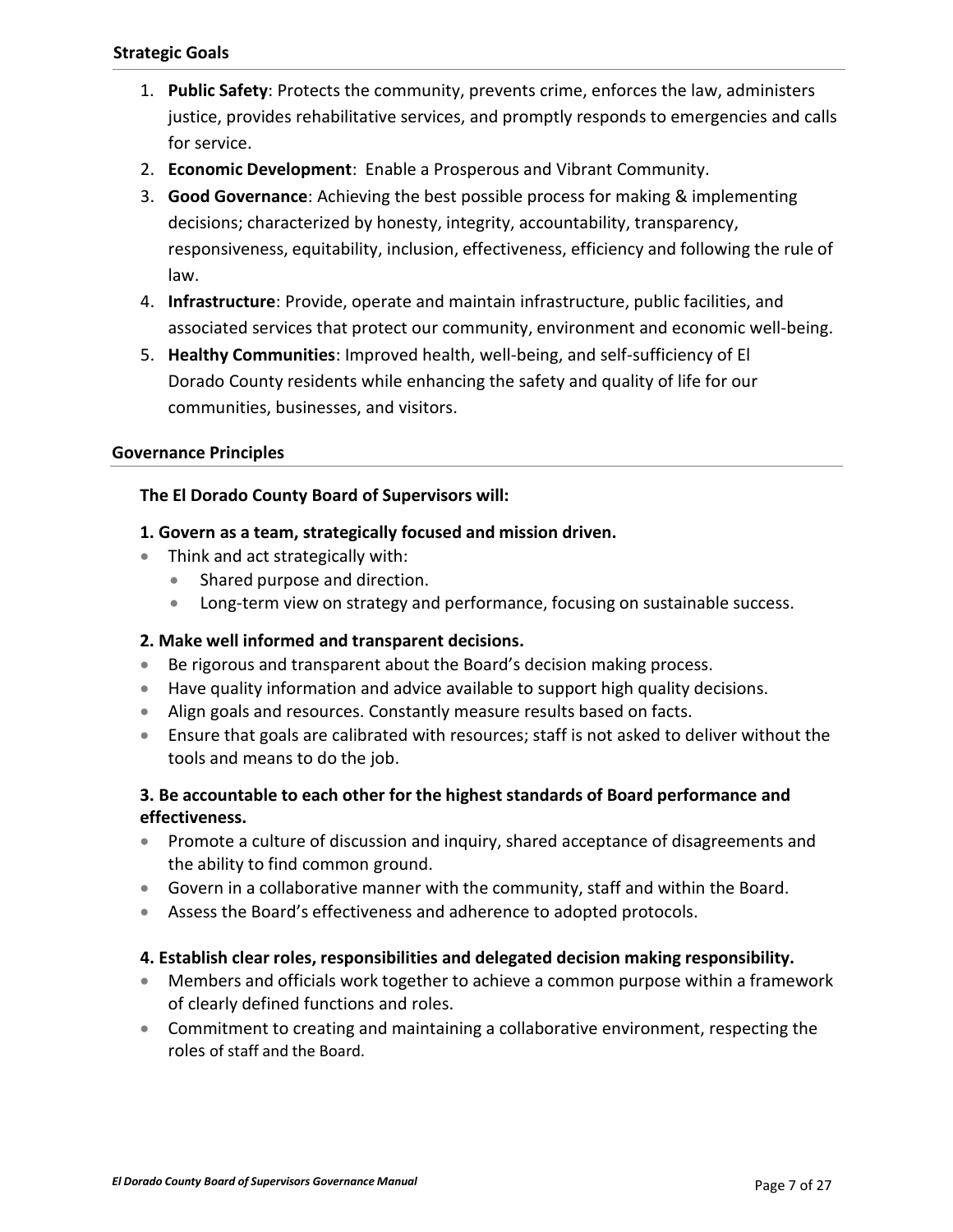**5. Develop the organizational capacity and competencies of Supervisors and Department Heads to operate effectively and fulfill the purpose of the organization.**

- Commit to continuous learning and improvement.
- Ensure that members and department heads have the support and appropriate structure they need to perform effectively in their role.

## <span id="page-7-0"></span>**Roles & Responsibilities**

One of the most important characteristics of an effective Board is their understanding and agreement on their roles and responsibilities. Generally, governance is about setting policy by defining the "what" of the organization, and administration is focused on the "how" policy gets implemented. If the discussion is focused on long-term outcomes, it tends to be strategic; if it is about short-term objectives or incremental steps, it tends to be administrative. Since the line between policy and administration can vary from topic to topic or issue to issue, it is essential that the CAO and the Board have a clear, mutually agreed upon understanding of how their roles and responsibilities will be defined.

#### <span id="page-7-1"></span>**Board Roles**

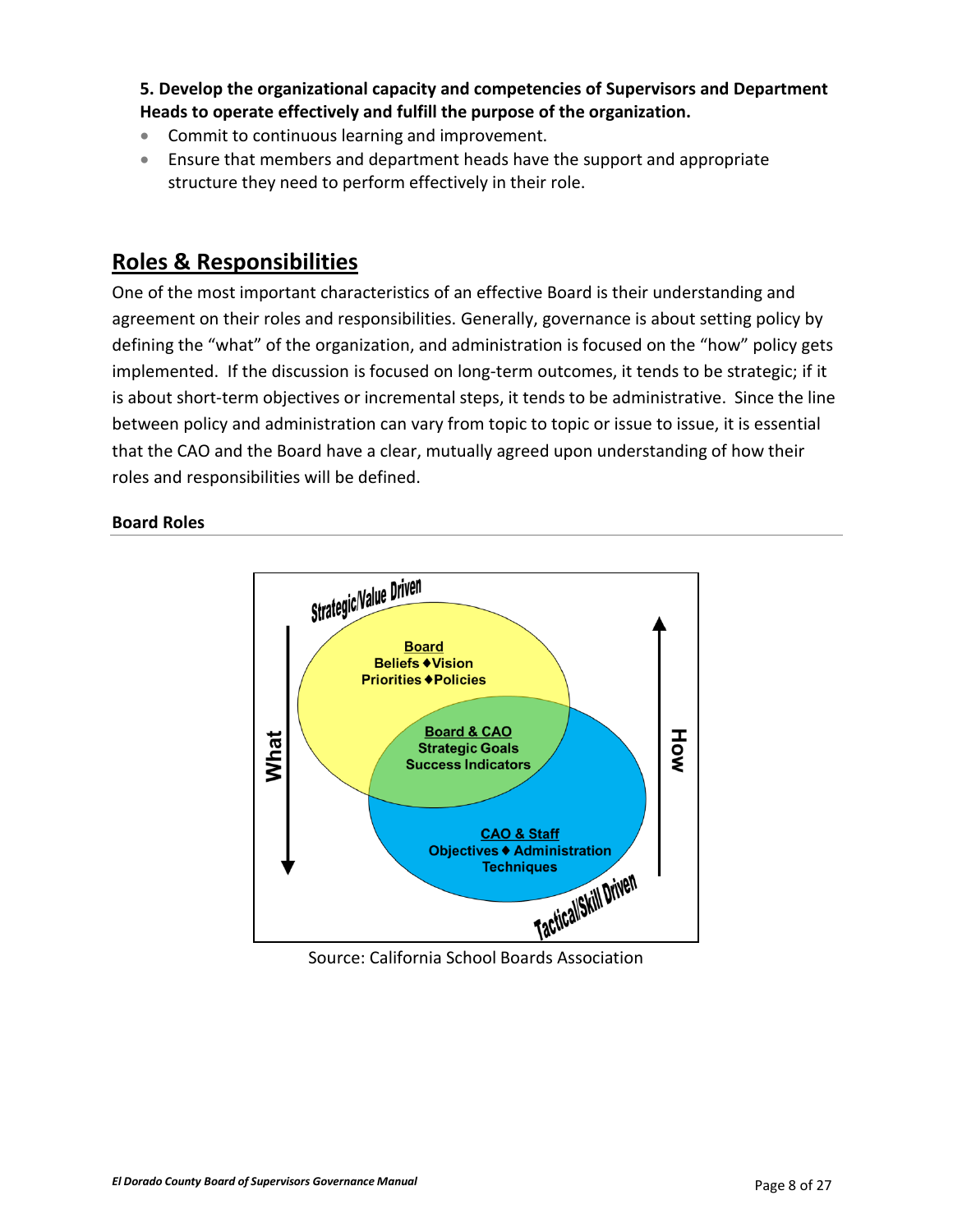### The **primary role of the El Dorado County Board of Supervisors** is to collectively set the

direction and policy for the County as representatives of the people which:

- Identifies countywide issues (and supervisorial district issues with countywide impact) and puts strategies and coalitions in place to address them.
- Defines and supports the objectives of the County Strategic Plan.
- Ensures fiscal sustainability.



#### <span id="page-8-0"></span>**Board Responsibilities**

The **primary responsibilities of the El Dorado County Board of Supervisors** are to:

#### **Set the strategic direction for the County**

- Ensure the long term vision is established for the County.
- **Identify strategic priorities and goals.**
- Charge staff with tactical decisions to support strategic direction.

#### **Establish the governance structure for the County**

- Appoint the CAO and other department heads as defined in the County Charter and set policy for the hiring of other personnel.
- Establish budget priorities and adopt the County Budget.
- Adopt ordinances and policies.
- Utilize various boards, committees and commissions effectively.
- Work with both appointed and elected department heads.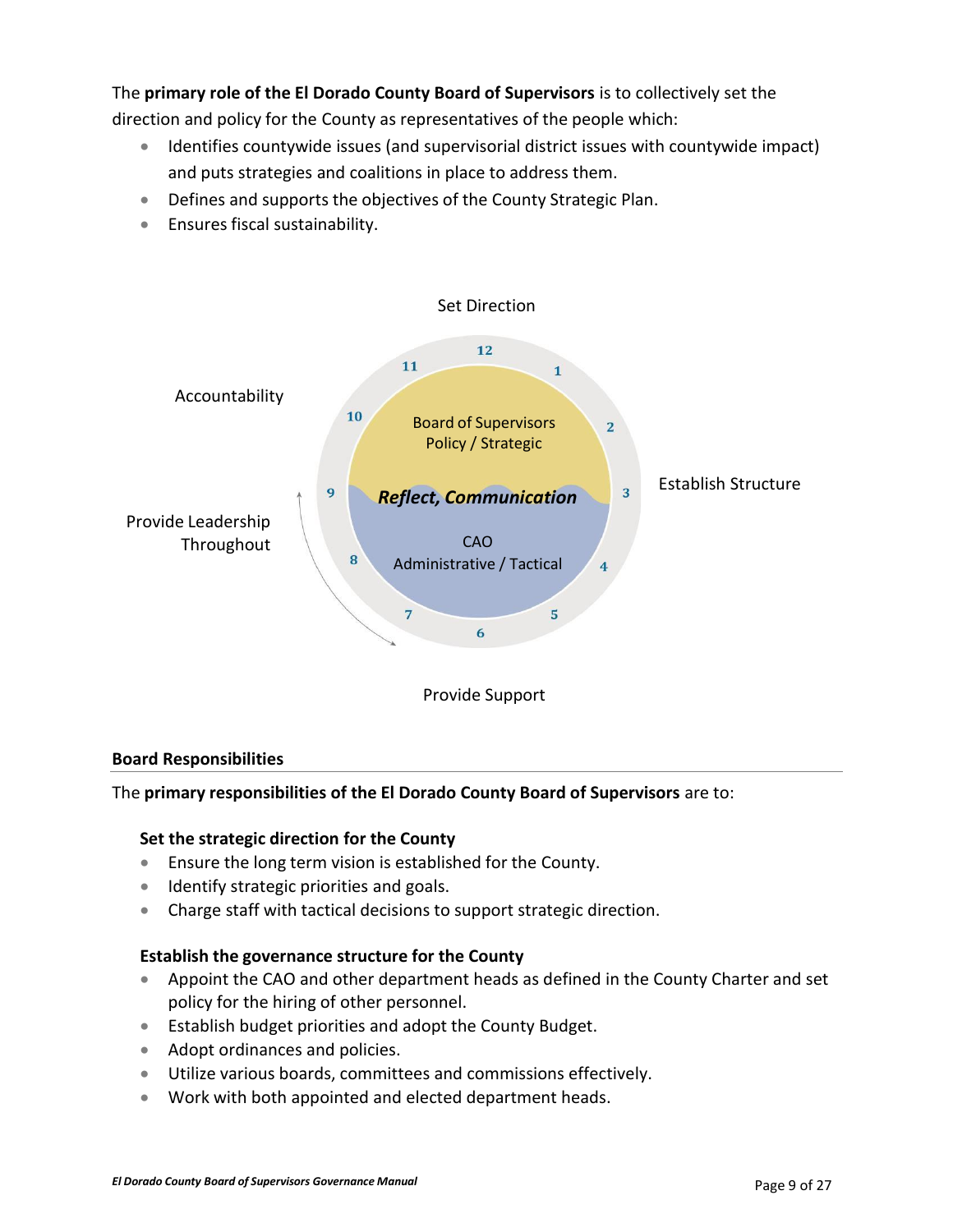**Provide support to the County -** After establishing the structure, the Board – through their behavior and actions – have a responsibility to **support** the CAO and department heads as they carry out the direction of the Board. This involves:

- Providing clear and consistent direction.
- Support and advocate for programs and policies adopted by the Board.
- Provide policy direction that supports programs and aligns resources.
- Support staff carrying out the Board's direction.
- Hold the Board accountable for high quality governance and adherence to Board protocols and policies.

#### **Ensure accountability**

- Hold the CAO accountable for achieving the goals set by the Board.
- Monitor and assess the effectiveness of policies and programs approved by the Board.
- Monitor the fiscal health of the County.

#### **Demonstrate community leadership**

- Engage and involve county residents and other stakeholders in appropriate and meaningful ways in setting the goals, objectives and major programs of the County.
- Communicate clear information about County policies, the fiscal condition and progress on goals.
- Identify issues through ongoing interaction with a wide variety of stakeholders.
- Become and remain immersed in the needs and concerns of residents.
- Represent the needs of individual districts as well as the needs of the County as a whole.
- Be visible and accessible.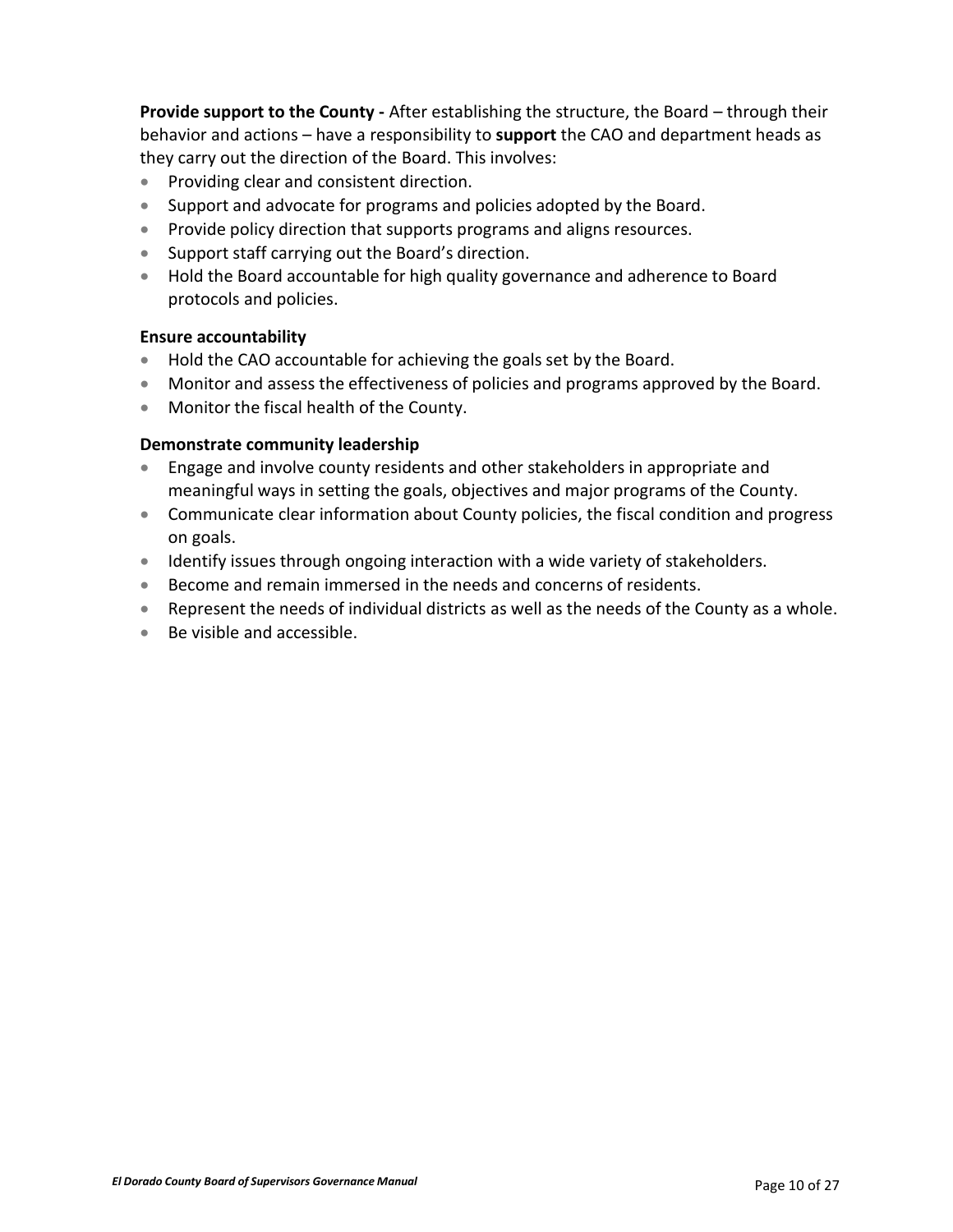### <span id="page-10-0"></span>**Norms for Positive Governance Culture**

#### <span id="page-10-1"></span>**Definition**

Culture is the atmosphere created by the way people in an organization treat each other. Teams have unwritten (implicit) and written (explicit) agreements about how they will behave with each other and others. These behavioral ground rules (norms) enable teams to build and maintain a positive culture or shift a negative one.

An excellent governance culture is characterized by a Board that operates in an environment of trust, respect and professional demeanor at all times. The Board sets the tone for the entire County in how it carries out its governance responsibilities.

#### <span id="page-10-2"></span>**Rules of Engagement**

#### **Norms within which we agree to work:**

- Listen carefully and intuitively; work to understand other's perspectives
- Be open to challenge our own beliefs and ideas
- Accept constructive disagreement as necessary to yield the best decisions nothing is personal
- Respect one another's thinking and value individual contributions



**Communication is both verbal and non-verbal**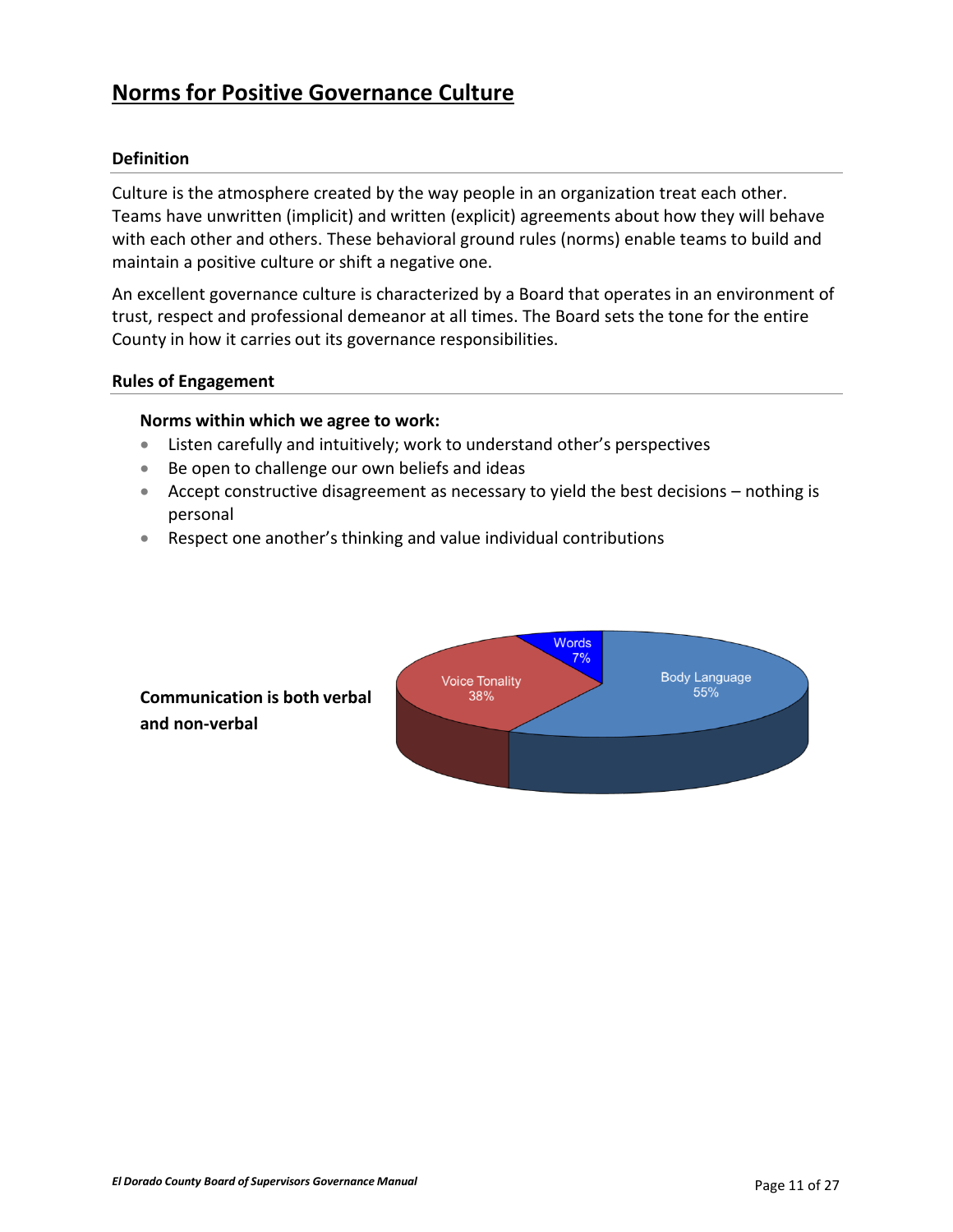### <span id="page-11-0"></span>**Protocols to Facilitate Governance Leadership**

### **Definition**

Effective Boards operate with formally adopted protocols that provide an operational framework for how Board members will work together. Protocols are descriptions of the "way we do things here" and are important as guides for what is an acceptable and unacceptable process and behavior. Protocols exist whether they are specifically identified or not. When they are not overtly stated, they become the habits by which groups perpetuate behaviors, some of which can become detrimental to the effective operation of the Board.

### <span id="page-11-1"></span>**Unity of Purpose-Setting Direction**

| <b>Topic</b> | <b>Using Board Meetings as Strategic Leadership Tools</b>                                                                                                                                                                                                                                                                                                                                                                                                                                                                                                                                                                                                                                                                                                                                                                                                                                                                       |
|--------------|---------------------------------------------------------------------------------------------------------------------------------------------------------------------------------------------------------------------------------------------------------------------------------------------------------------------------------------------------------------------------------------------------------------------------------------------------------------------------------------------------------------------------------------------------------------------------------------------------------------------------------------------------------------------------------------------------------------------------------------------------------------------------------------------------------------------------------------------------------------------------------------------------------------------------------|
| Rationale    | Governance is a strategic function. The primary responsibility of any governing<br>$\bullet$<br>Board is setting direction by adopting strategic goals to achieve the<br>organization's vision and mission.<br>The El Dorado County Board of Supervisors is committed to exercising<br>$\bullet$<br>professional and purposeful leadership in ensuring achievement of El Dorado<br>County's long-term goals and objectives.                                                                                                                                                                                                                                                                                                                                                                                                                                                                                                     |
| Protocol     | The Board will focus on Board unity and collaboration in order to work<br>$\bullet$<br>efficiently to reach common ground.<br>The Board will commit time and energy in Board meetings to conduct ongoing<br>$\bullet$<br>strategic discussions regarding implementation and impact of County efforts<br>and programs to accomplish Board adopted strategic goals. The Board will<br>commit to developing a deep understanding of major policy issues and address<br>issues with professionalism and respect.<br>Board agendas will be organized around the County priorities and strategic<br>$\bullet$<br>goals. Administrative or County business will be presented, whenever possible,<br>with discussion of potential impact on strategic goals and/or County priorities.<br>Department reports to the Board will be presented, where appropriate, with<br>$\bullet$<br>reference to County strategic goals and priorities. |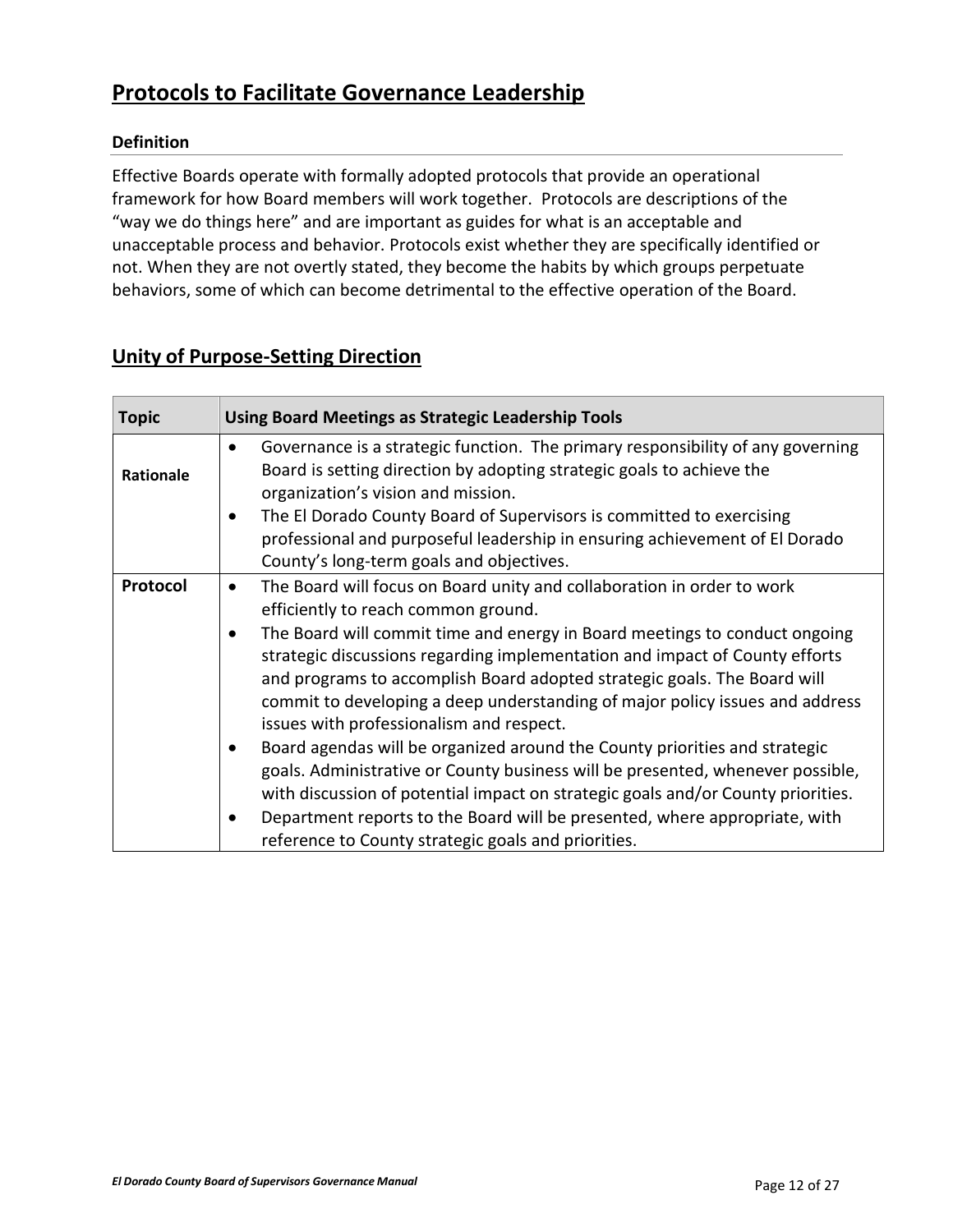<span id="page-12-0"></span>

| <b>Topic</b> | <b>Role of the Board Chair</b>                                                                                                                                                                                                                                                                                                                                                                                                                                                                                           |
|--------------|--------------------------------------------------------------------------------------------------------------------------------------------------------------------------------------------------------------------------------------------------------------------------------------------------------------------------------------------------------------------------------------------------------------------------------------------------------------------------------------------------------------------------|
| Rationale    | The Board of Supervisors annually appoints a Chair of the Board. This position                                                                                                                                                                                                                                                                                                                                                                                                                                           |
|              | is among the most important positions on the Board. It has a major impact on                                                                                                                                                                                                                                                                                                                                                                                                                                             |
|              | both the stability and effectiveness of the Board.                                                                                                                                                                                                                                                                                                                                                                                                                                                                       |
| Protocol     | The Chair of the Board of Supervisors (Board Chair) facilitates the efficient                                                                                                                                                                                                                                                                                                                                                                                                                                            |
|              | and transparent operation of the Board during Board meetings, and performs<br>a lead role in setting the tone for all interactions among the Board, with staff,<br>and the community. The Board Chair ensures that every Board member has<br>the opportunity to participate in the deliberations, and in most cases is the<br>last tospeak on specific issues. The Board Chair is charged with preserving<br>order and decorum and may call for a recess at any time he/she feels the<br>meeting is becoming disruptive. |
|              | The Board Chair also:                                                                                                                                                                                                                                                                                                                                                                                                                                                                                                    |
|              | Collaborates with the Clerk of the Board and CAO on the Board<br>$\bullet$<br>meeting calendar.                                                                                                                                                                                                                                                                                                                                                                                                                          |
|              | In consultation with the CAO, Clerk of the Board and County Counsel,<br>$\bullet$<br>develops Board meeting agendas.                                                                                                                                                                                                                                                                                                                                                                                                     |
|              | Recommends, with consent of the Board, Supervisors to those<br>$\bullet$                                                                                                                                                                                                                                                                                                                                                                                                                                                 |
|              | committees, commissions, agencies, associations, districts, boards,                                                                                                                                                                                                                                                                                                                                                                                                                                                      |
|              | councils or other organizations on which the Board desires                                                                                                                                                                                                                                                                                                                                                                                                                                                               |
|              | representation or which is required by law.                                                                                                                                                                                                                                                                                                                                                                                                                                                                              |
|              | In collaboration with the Director of Planning and Building, the Clerk of<br>$\bullet$<br>the Board and the Clerk of the Planning Commission, sets joint                                                                                                                                                                                                                                                                                                                                                                 |
|              | meetings with the Planning Commission, at least once every two years,<br>but more frequently if desired.                                                                                                                                                                                                                                                                                                                                                                                                                 |
|              | Serves as a sounding board for the CAO on matters of significant<br>$\bullet$                                                                                                                                                                                                                                                                                                                                                                                                                                            |
|              | concern.                                                                                                                                                                                                                                                                                                                                                                                                                                                                                                                 |
|              | Generally serves as primary spokesperson for the Board in<br>$\bullet$                                                                                                                                                                                                                                                                                                                                                                                                                                                   |
|              | collaboration with the CAO and/or Department Heads, or designee:                                                                                                                                                                                                                                                                                                                                                                                                                                                         |
|              | Press releases and media events                                                                                                                                                                                                                                                                                                                                                                                                                                                                                          |
|              | <b>Public events</b>                                                                                                                                                                                                                                                                                                                                                                                                                                                                                                     |
|              | Exceptions: Emergencies, District-specific events, areas of<br>expertise.                                                                                                                                                                                                                                                                                                                                                                                                                                                |
|              | Ensures, for complex and significant topics, talking points are provided                                                                                                                                                                                                                                                                                                                                                                                                                                                 |
|              | to all Board members.                                                                                                                                                                                                                                                                                                                                                                                                                                                                                                    |
|              | The Board Chair may call a special meeting when he/she determines it<br>$\bullet$                                                                                                                                                                                                                                                                                                                                                                                                                                        |
|              | is necessary based on consultation with the CAO and County Counsel.                                                                                                                                                                                                                                                                                                                                                                                                                                                      |
|              | In addition, if three or more members of the Board request a special                                                                                                                                                                                                                                                                                                                                                                                                                                                     |
|              | meeting through the CAO on a specific topic, the Board Chair shall                                                                                                                                                                                                                                                                                                                                                                                                                                                       |
|              | honor this request for a meeting, while also noting the majority of the<br>Board may discuss and call a special meeting directly.                                                                                                                                                                                                                                                                                                                                                                                        |
|              | Under no circumstances is the Board Chair, or any Board member,                                                                                                                                                                                                                                                                                                                                                                                                                                                          |
|              | authorized to act or provide direction to staff that is inconsistent with                                                                                                                                                                                                                                                                                                                                                                                                                                                |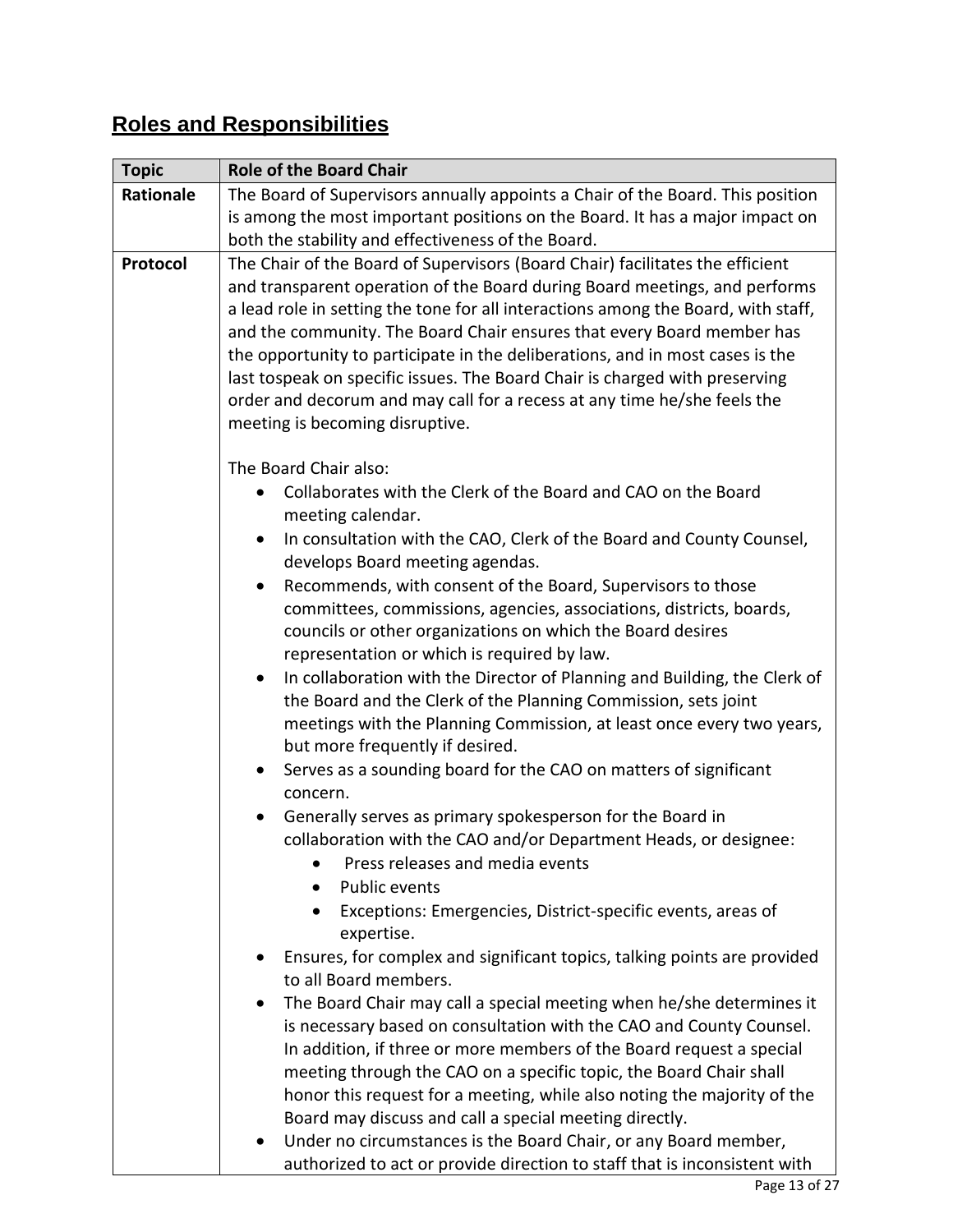|  | or contrary to prior decisions or prior directions provided by the<br>Board.<br>During a declared emergency, the Board Chair will coordinate with the<br>CAO and the Director of the Office of Emergency Services on all<br>matters related to the emergency.<br>Welcome and transition new Supervisors to the Board.<br>$\bullet$ |
|--|------------------------------------------------------------------------------------------------------------------------------------------------------------------------------------------------------------------------------------------------------------------------------------------------------------------------------------|
|--|------------------------------------------------------------------------------------------------------------------------------------------------------------------------------------------------------------------------------------------------------------------------------------------------------------------------------------|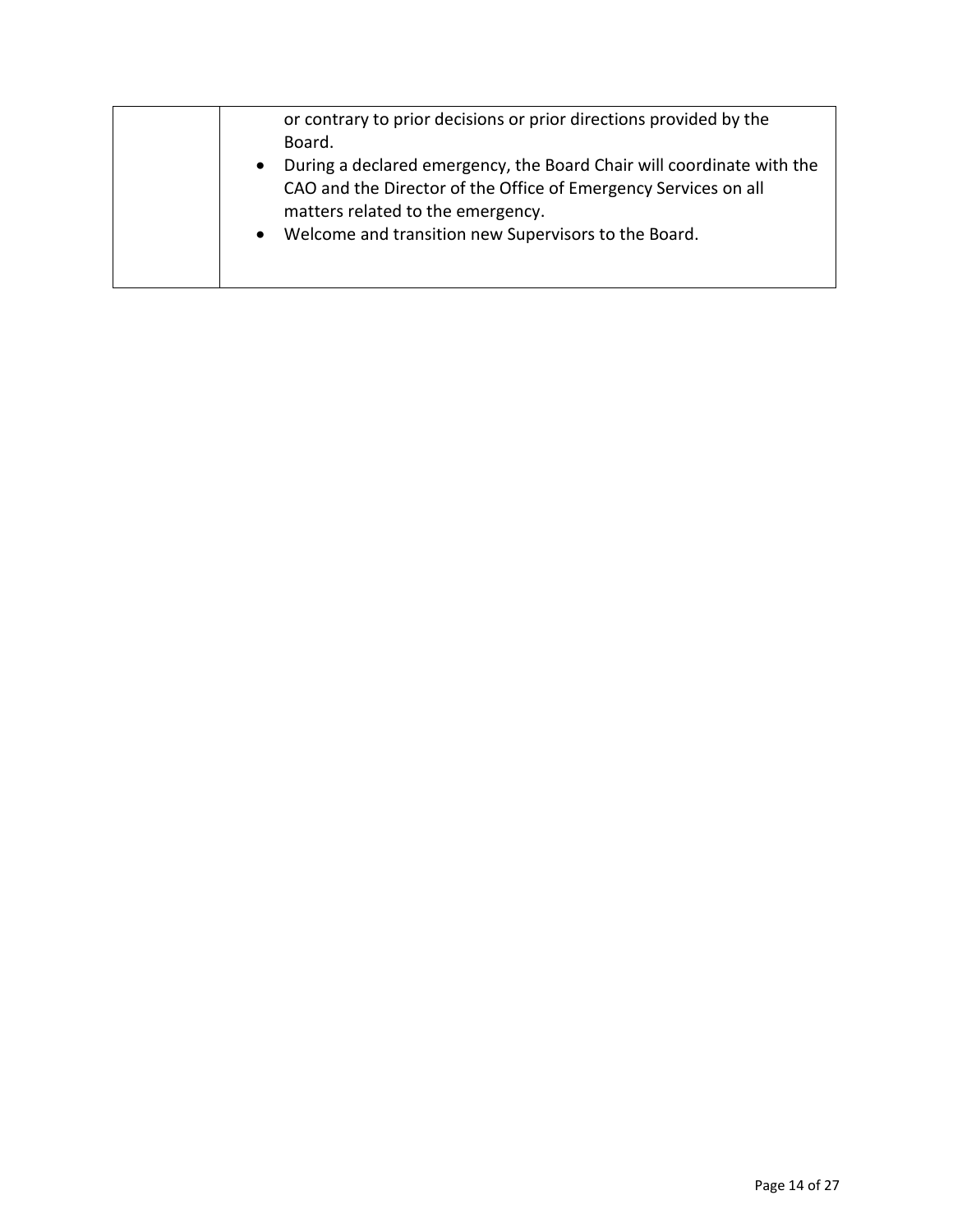| <b>Topic</b>     | <b>Role with Advisory Boards/Committees/Commissions</b>                                                                                                                                                                                                                                                                                                                                                                                                                                                                                                                                                                                                                                                                                                                                                                                                                                                                                              |
|------------------|------------------------------------------------------------------------------------------------------------------------------------------------------------------------------------------------------------------------------------------------------------------------------------------------------------------------------------------------------------------------------------------------------------------------------------------------------------------------------------------------------------------------------------------------------------------------------------------------------------------------------------------------------------------------------------------------------------------------------------------------------------------------------------------------------------------------------------------------------------------------------------------------------------------------------------------------------|
| <b>Rationale</b> | The El Dorado County Board of Supervisors has established through policy and<br>County ordinances a number of County advisory committees. Additional<br>committees are required by state law. Advisory committees are established to<br>provide advice and counsel to the entire Board and reflect the commitment of<br>the Board to transparency, engagement of the community, and high quality,<br>evidence based decision making.                                                                                                                                                                                                                                                                                                                                                                                                                                                                                                                 |
|                  | Because of their importance, it is essential that advisory committees operate in a<br>highly efficient and professional manner.                                                                                                                                                                                                                                                                                                                                                                                                                                                                                                                                                                                                                                                                                                                                                                                                                      |
| Protocol         | Because of the importance of the County advisory committees, the following<br>guidelines will be followed:<br>Every advisory committee will receive Brown Act training on an annual<br>basis.<br>The Board shall periodically review of the advisory committee's purpose<br>and effectiveness.<br>Advisory committees will provide a report to the Board on an annual<br>basis.<br>Staff will monitor the effectiveness of advisory committees through<br>review of meeting minutes and committee reports.<br>No more than two Supervisors may attend or be appointed to any advisory<br>committee with the exception of those advisory boards, committees and<br>commissions in which a Board member is appointed as an active, voting member<br>(e.g. Behavioral Health Commission), Supervisors are observers and should not<br>attempt to influence the committees. One Board member does not speak for the<br>Board unless authorized to do so. |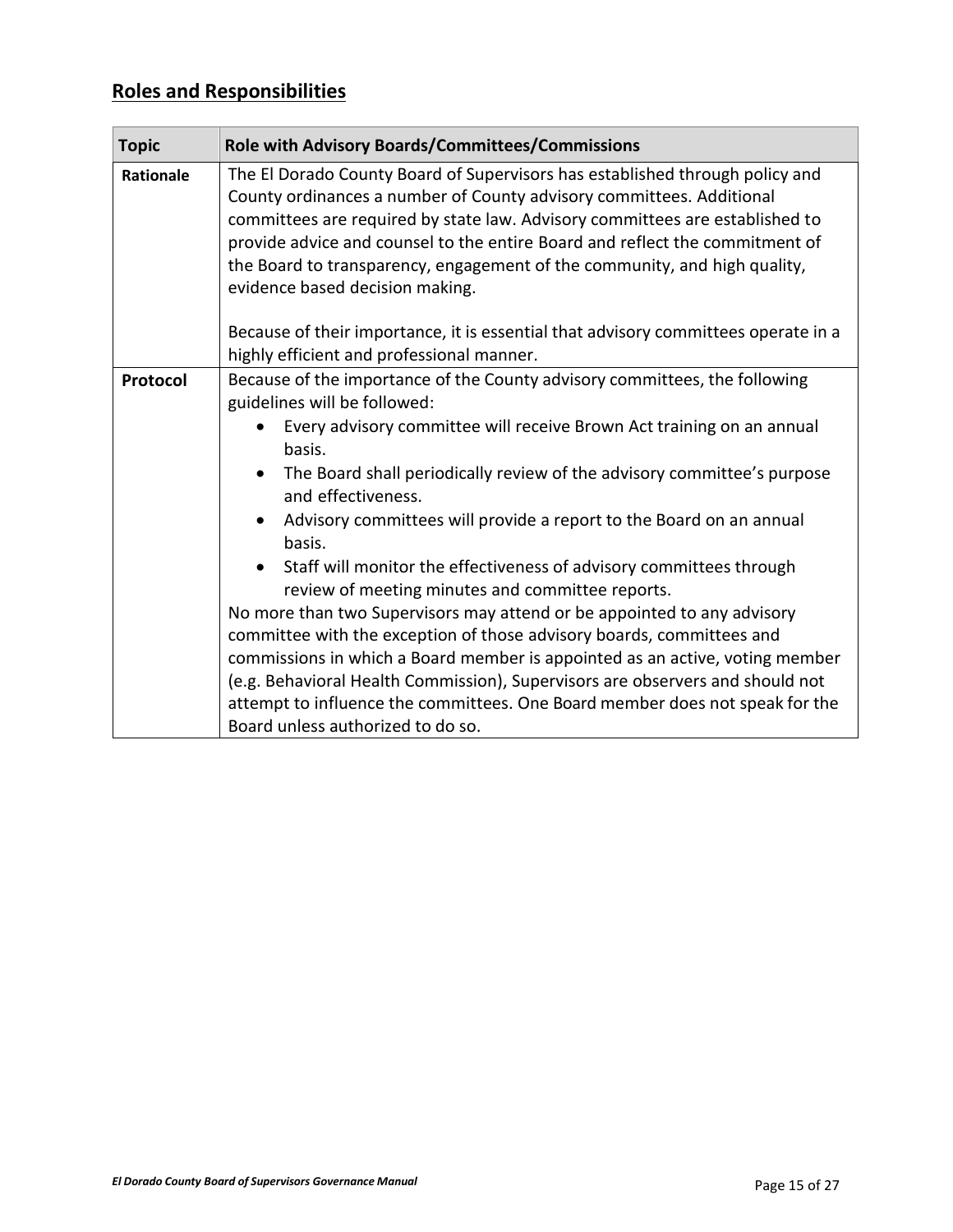| <b>Topic</b> | <b>Interactions with El Dorado County Staff</b>                                                                                                                                                                                                                                                                                                                                                                                                                                                                                                                                                                                                                                                                                                                                                                                  |
|--------------|----------------------------------------------------------------------------------------------------------------------------------------------------------------------------------------------------------------------------------------------------------------------------------------------------------------------------------------------------------------------------------------------------------------------------------------------------------------------------------------------------------------------------------------------------------------------------------------------------------------------------------------------------------------------------------------------------------------------------------------------------------------------------------------------------------------------------------|
| Rationale    | Successful achievement of the El Dorado County strategic goals and County<br>$\bullet$<br>priorities in large part depends upon the nature of the relationship between the<br>County Board of Supervisors and the El Dorado County staff. The Board values its<br>relationships with County staff. With five independently elected Supervisors, it is<br>essential that there be a well-defined, clear process of communication.<br>Open, clear communication between County staff and the Board is encouraged.<br>$\bullet$<br>However, any direction to County staff may only come by majority vote of the<br>full Board. Individual Supervisors do not have the authority to independently<br>direct or otherwise cause staff to take action.                                                                                 |
| Protocol     | No individual Supervisor may direct or cause action to be taken by any El Dorado<br>County staff member. Direction to staff may only be mandated by a majority of<br>the Board through formal action. Great care will be taken to assure that<br>suggestions or comments by individual Supervisors not be interpreted as<br>direction to staff.<br>When appropriate, individual Supervisor meetings with department heads may<br>$\bullet$<br>be held and a Supervisor may invite one other Supervisor to attend. No more<br>than two Supervisors may attend any meeting as per the Brown Act. The CAO<br>shall be notified whenever such meetings occur.<br>Whenever important countywide information is provided in informal meetings,<br>$\bullet$<br>all such information shall be distributed to the entire Board by staff. |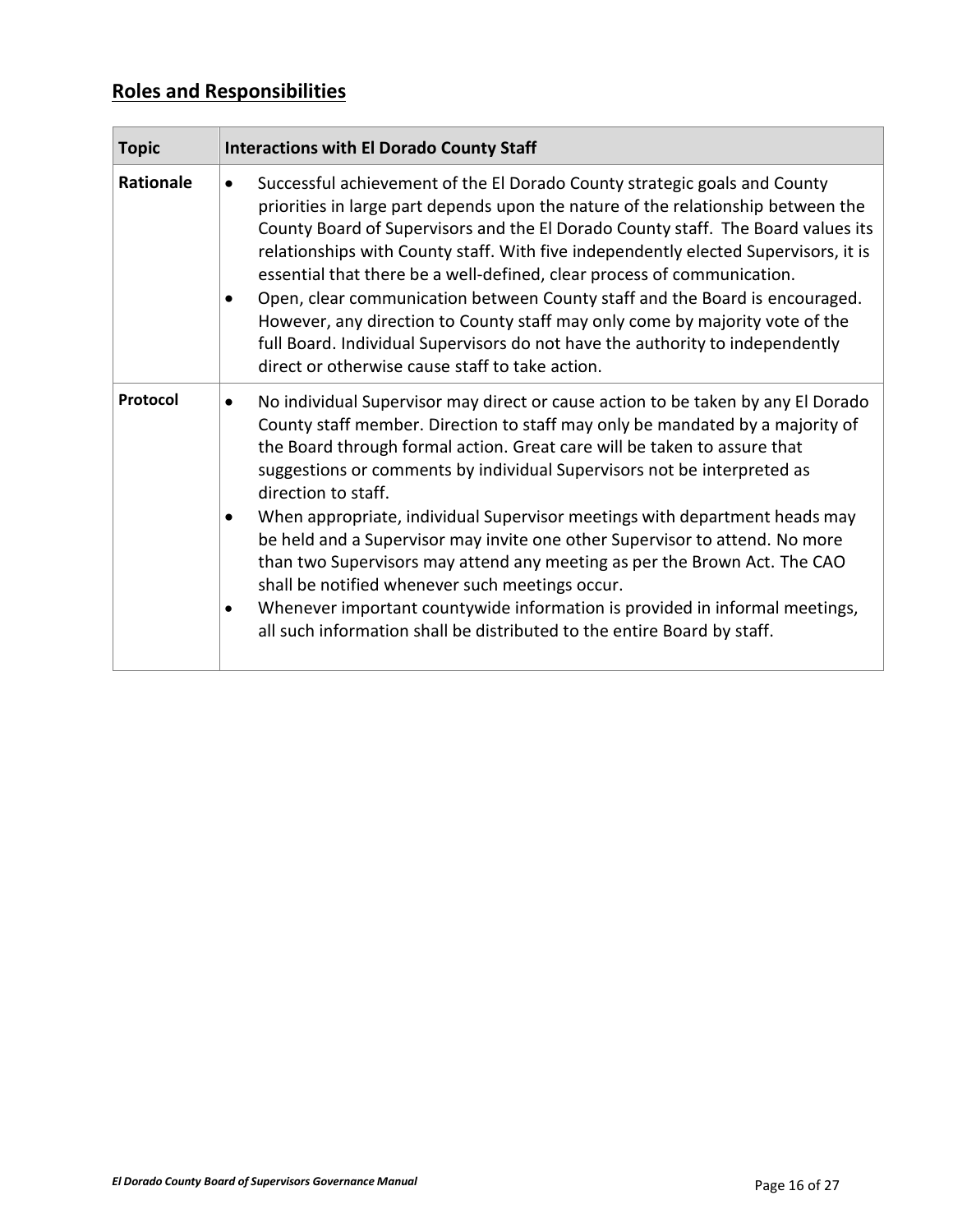| <b>Topic</b>     | <b>Role of Supervisor's Assistants</b>                                                                                                                                                                                                                                                                                                                                                                                                                                                                                                                                                                                                                                                                                                                                                                                                                                                                                                                                                                    |
|------------------|-----------------------------------------------------------------------------------------------------------------------------------------------------------------------------------------------------------------------------------------------------------------------------------------------------------------------------------------------------------------------------------------------------------------------------------------------------------------------------------------------------------------------------------------------------------------------------------------------------------------------------------------------------------------------------------------------------------------------------------------------------------------------------------------------------------------------------------------------------------------------------------------------------------------------------------------------------------------------------------------------------------|
| <b>Rationale</b> | Supervisor's Assistants play an important role in the governance of the County.<br>$\bullet$<br>As a member of the Supervisors team, they perform varied and complex<br>administrative, research, public liaison, and organizational support for members<br>of the Board of Supervisors. The Assistant often plays an important role providing<br>two way communications between the Supervisors office and County staff.<br>While they do not have the same authority as an elected County Supervisor,<br>$\bullet$<br>Supervisor's Assistants are often viewed as an extension of the Board member,<br>and as such, must operate in their specific role and follow the same protocols as<br>the Board, especially those related to communication.                                                                                                                                                                                                                                                       |
| Protocol         | It is the Board's intent that all Assistants work together, promoting a culture of<br>$\bullet$<br>sharing information and collaboration.<br>Each Supervisor will make every effort to assure that their staff understands the<br>$\bullet$<br>common expectations of the Assistant's position.<br>Each Assistant will:<br>Be aware of the El Dorado County Governance Handbook and be fully<br>informed on all governance protocols.<br>Be fully cognizant of the Board's priorities and the strategic goals of the<br>County.<br>Be fully aware of the requirements of the Brown Act.<br>$\bullet$<br>Be fully aware of the governance principles adopted by the Board.<br>$\bullet$<br>Establish a culture of cooperation and collaboration.<br>$\bullet$<br>Work closely with the Clerk of the Board and the CAO.<br>$\bullet$<br>Treat all communications from County Counsel as confidential. Such<br>$\bullet$<br>communications are not to be disclosed to anyone other than their<br>Supervisor. |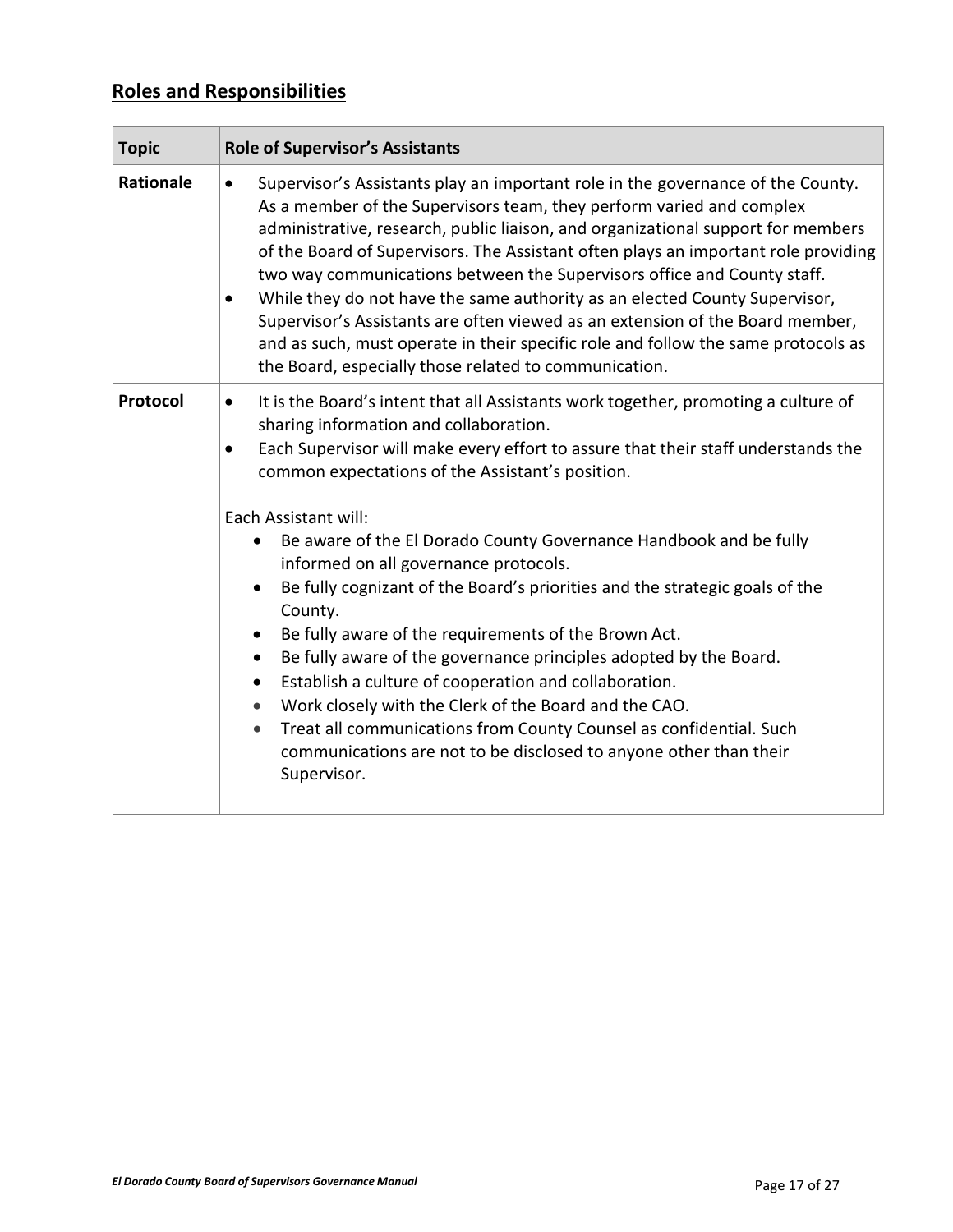<span id="page-17-0"></span>

| <b>Topic</b> | <b>Role of Elected Department Heads</b>                                                                                                                                                                                                                                                                                                                                                                                                                                                                                                                                                                                                                                                                                                                                                               |
|--------------|-------------------------------------------------------------------------------------------------------------------------------------------------------------------------------------------------------------------------------------------------------------------------------------------------------------------------------------------------------------------------------------------------------------------------------------------------------------------------------------------------------------------------------------------------------------------------------------------------------------------------------------------------------------------------------------------------------------------------------------------------------------------------------------------------------|
| Rationale    | Pursuant to the State Constitution the Assessor, District Attorney and Sheriff<br>are elected by registered voters in El Dorado County. Pursuant to the El<br>Dorado County Charter the Auditor, Recorder-Clerk, Treasurer-Tax Collector<br>and Surveyor are also elected by registered voters in El Dorado County.<br>As a result of their elected status, these officials act, in many ways, outside<br>the direct control of the Board of Supervisors. Rather, like all elected officials,<br>including the Board of Supervisors, they are answerable to the County's voters<br>whom they serve.<br>Pursuant to El Dorado County Charter, Section 401, Elected Department<br>Heads shall cooperate with the CAO so that the CAO may achieve and<br>complete coordination of all county activities. |
| Protocol     | In the event of a constituent complaint regarding an elected department head or<br>their staff, it is the responsibility of the Elected Department Head to handle that<br>matter as they deem most appropriate and in accordance with federal and state<br>law and County policy. However, each Elected Department Head is required to<br>communicate necessary and relevant information to the CAO in a timely manner in<br>order to achieve the complete coordination of all County activities. The CAO will<br>then communicate with the District Supervisor.                                                                                                                                                                                                                                      |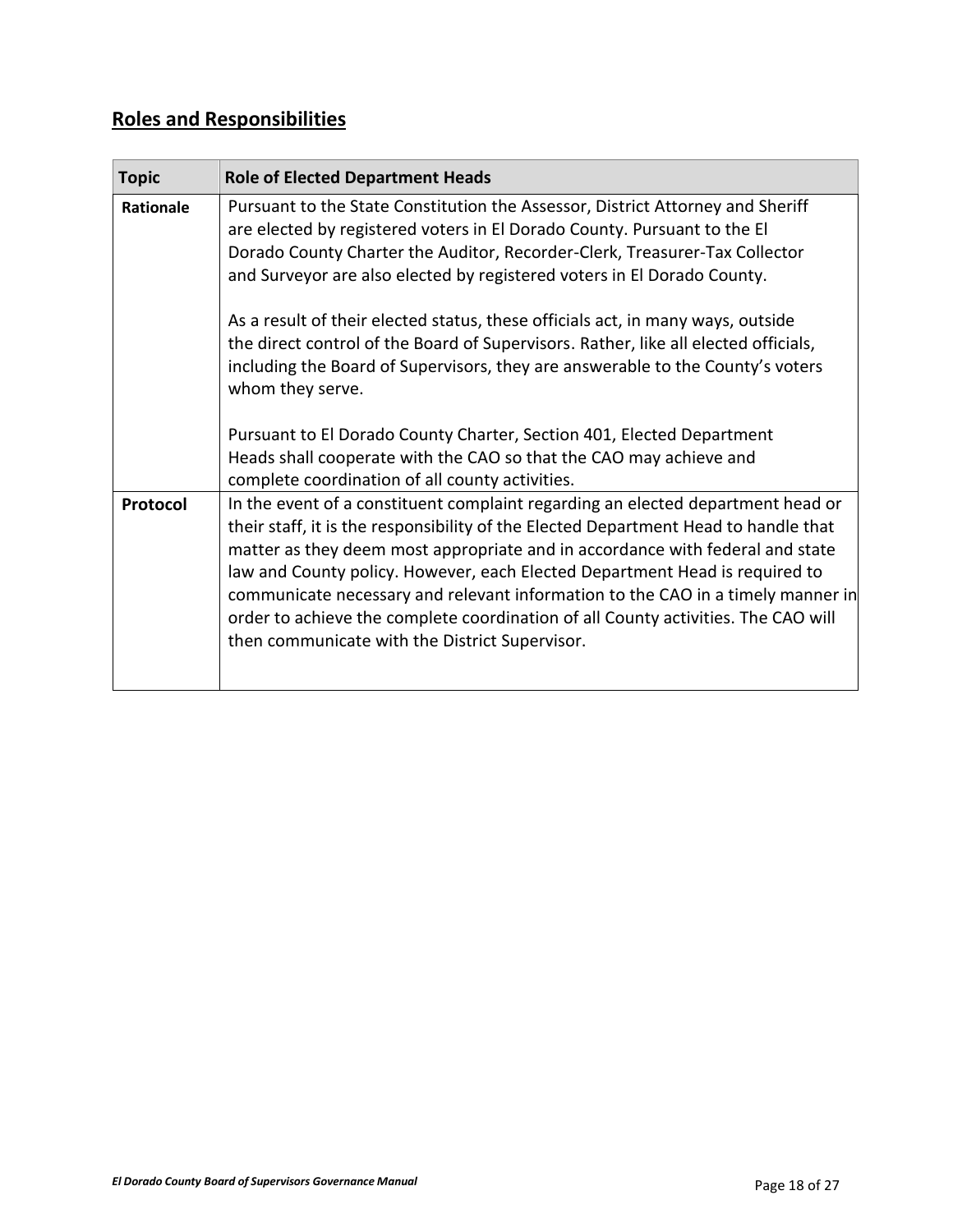# **Board Operations**

| <b>Topic</b> | <b>Board Meeting Agenda Development</b>                                                                                                                                                                                                                                                                                                                                                                                                                                                                                                                                                                                         |
|--------------|---------------------------------------------------------------------------------------------------------------------------------------------------------------------------------------------------------------------------------------------------------------------------------------------------------------------------------------------------------------------------------------------------------------------------------------------------------------------------------------------------------------------------------------------------------------------------------------------------------------------------------|
| Rationale    | Critical to effective discussion and deliberation is clarification of the agenda<br>placement process, appropriate placement of items on the Board agenda and<br>sufficient time for gathering information on the issue so that the Board of<br>Supervisors can make informed decisions. The major objective of the agenda<br>process is to allow for open deliberation by the Board of Supervisors on all County<br>matters not to be considered in Closed Session. It is important for the agenda<br>development process to be conducted in an orderly, effective manner to ensure<br>transparency and meeting effectiveness. |
| Protocol     | The Clerk of the Board of Supervisors prepares an agenda for each meeting in<br>collaboration with the Board Chair, CAO, and County Counsel. The Board of<br>Supervisors' meeting agenda is prepared weekly according to the Boards'<br>meeting calendar.                                                                                                                                                                                                                                                                                                                                                                       |
|              | An agenda review meeting is typically held on Mondays, 8 days prior to a regular<br>meeting. The CAO, Board Chair and/or Vice Chair, the Clerk of the Board of<br>Supervisors and County Counsel participate in the agenda review meeting. Each<br>Supervisor's Assistant may attend the agenda review meeting at the discretion of<br>the corresponding Supervisor. A draft of each Board meeting agenda is discussed<br>at the agenda review meeting.                                                                                                                                                                         |
|              | The Clerk of the Board publishes the final agenda by close of business the<br>Wednesday before a regular meeting and if necessary, an addendum to that<br>agenda is published by close of business the Friday before the meeting.                                                                                                                                                                                                                                                                                                                                                                                               |
|              | Board members should submit items to be added to a given agenda prior to<br>agenda review for the Board meeting whenever possible. The item(s) shall be<br>submitted in a timely fashion to be compliant with the Brown Act. Items<br>submitted by a Board member should include a rationale, available background<br>information and a reference to the County strategic priorities. Appropriate<br>related files should be linked to the item.                                                                                                                                                                                |
|              | Unless an agenda item request is considered time sensitive, Board members<br>will be respectful of the amount of time allotted for current agenda items. It is<br>at the discretion of the Chair and/or Vice Chair to determine if an item will be<br>postponed to a later agenda date.                                                                                                                                                                                                                                                                                                                                         |
|              | After the agenda is posted, Supervisors are encouraged to contact the CAO's<br>office with any technical or detailed questions regarding the agenda prior to the<br>Board meeting to ensure adequate information is available if necessary.                                                                                                                                                                                                                                                                                                                                                                                     |
|              | Each agenda item shall include appropriate background, a link to the County<br>Strategic Plan, a 'Fiscal Impact' section that identifies the total costs, impact to<br>the General Fund, impact to Net County Cost and if possible the funding                                                                                                                                                                                                                                                                                                                                                                                  |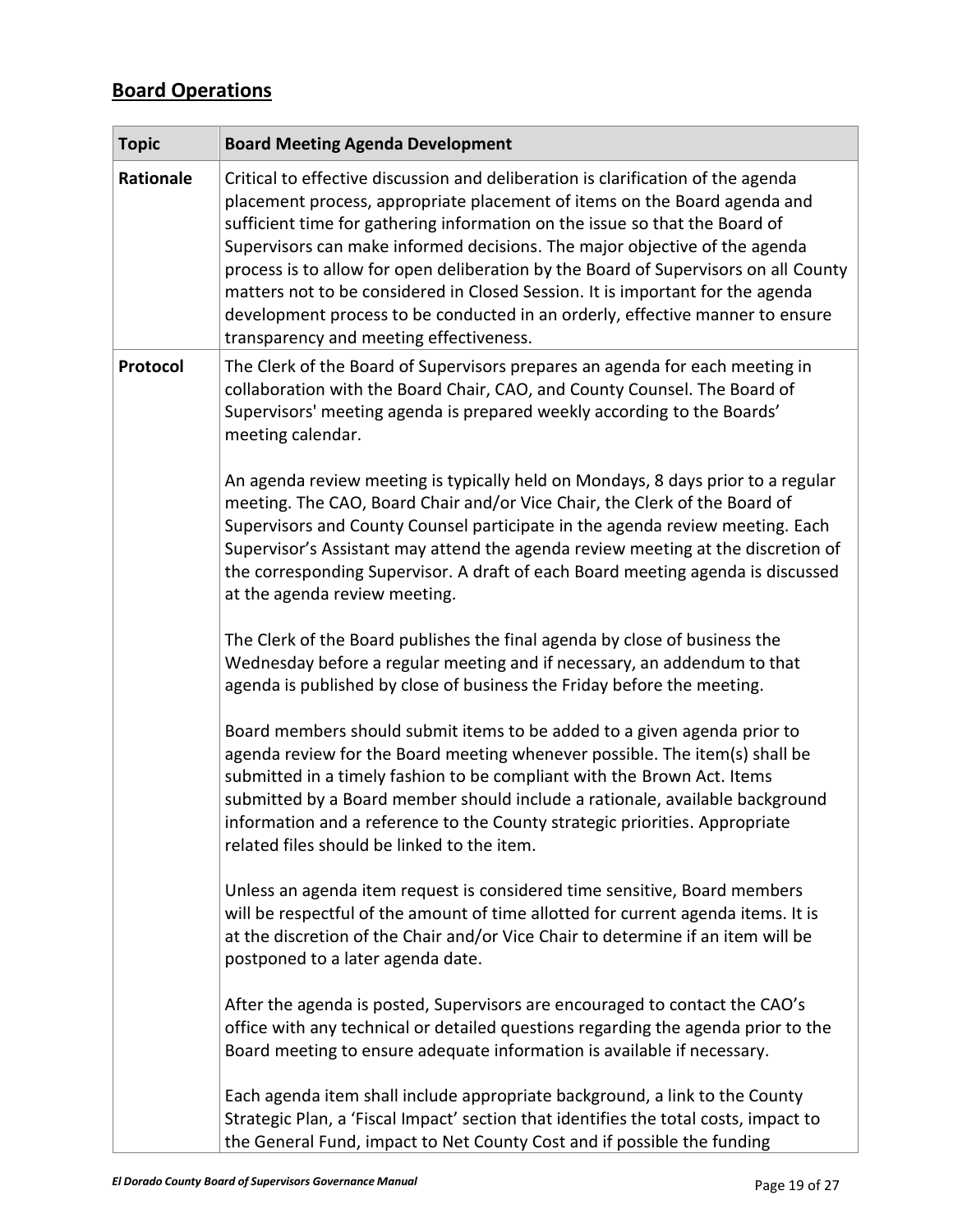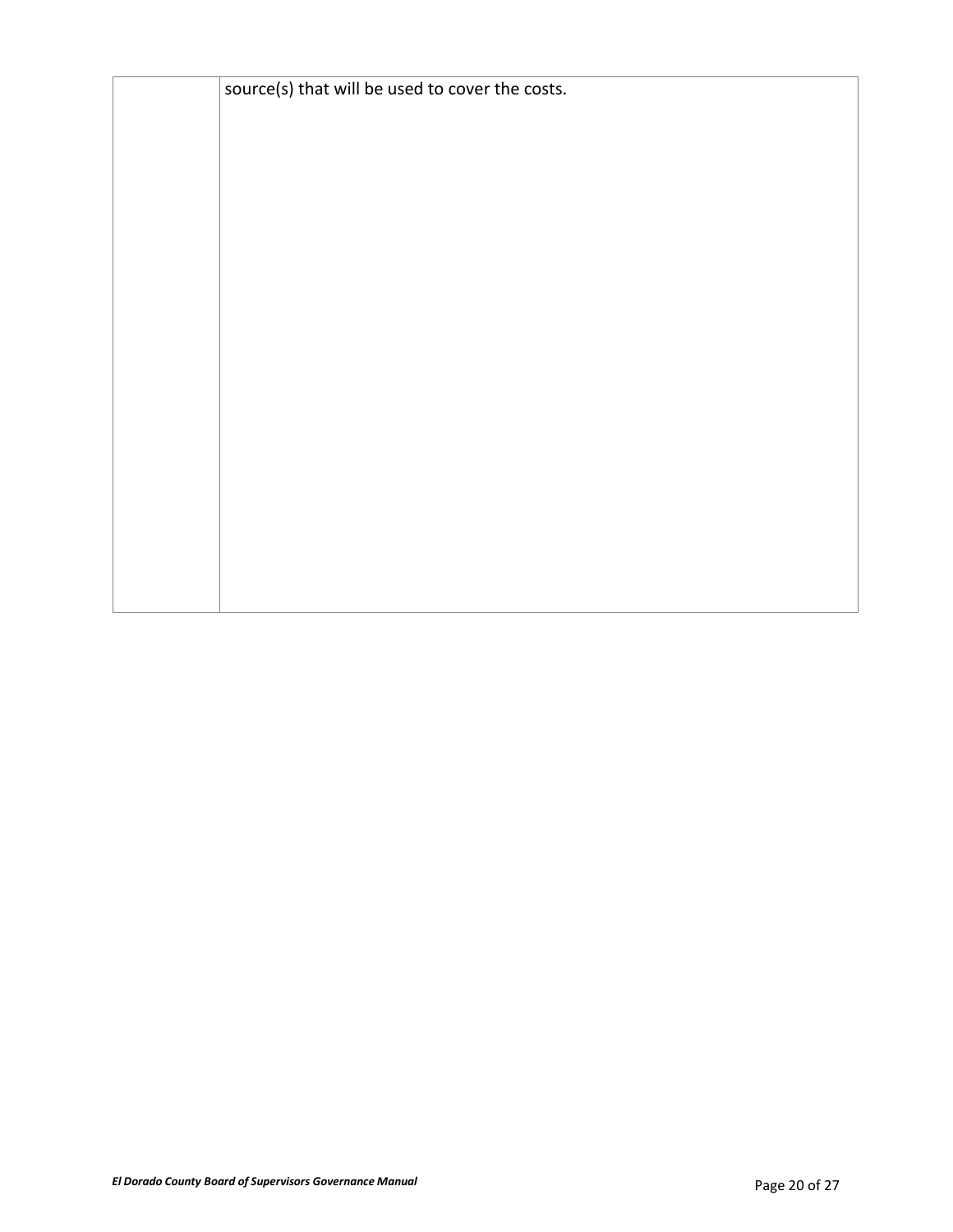# **Board Operations**

| <b>Topic</b> | <b>Public Comment in Board Meetings</b>                                                                                                                                                                                                                                                                                                                                                                                                                                                                                                                                                                                  |
|--------------|--------------------------------------------------------------------------------------------------------------------------------------------------------------------------------------------------------------------------------------------------------------------------------------------------------------------------------------------------------------------------------------------------------------------------------------------------------------------------------------------------------------------------------------------------------------------------------------------------------------------------|
| Rationale    | Board of Supervisors meetings are business meetings of the Board held in public.<br>It is the policy of the Board that public input to the Board is encouraged. The<br>Board is committed to transparency in all of its governance activities. However it<br>is essential that the Board operate in a consistent and professional manner in<br>order to accomplish the business of El Dorado County as well as be respectful of<br>staff time. Consistent with the Ralph M. Brown Act and in order to provide equal<br>treatment to all, the Board may adopt reasonable rules and regulations<br>regarding public input. |
| Protocol     | The Board wants all members of the public to feel welcome to speak, especially<br>regarding controversial items. Time for public input will be provided at every<br>Board meeting. Individuals will have three minutes to address the Board. If the<br>three minutes are exceeded the speaker's microphone will be muted. Applause<br>or other outbursts are not allowed in the Board Chambers.                                                                                                                                                                                                                          |
|              | During noticed public hearings only, individuals authorized by organizations to<br>speak to organizational positions may request additional time, up to five minutes.                                                                                                                                                                                                                                                                                                                                                                                                                                                    |
|              | Prior to public comment on the Consent Calendar the Board Chair should<br>request that those commenting identify which Consent item they are speaking<br>to.                                                                                                                                                                                                                                                                                                                                                                                                                                                             |
|              | Public comment on certain agenda items designated and approved by the Board<br>may be treated differently with specific time limits per speaker or a limit on the<br>total amount of time designated for public comment. It is the intent of the Board<br>that quasi-judicial matters have additional flexibility depending upon the nature of<br>the issue. The Board Chair may limit public comment during Open Forum.                                                                                                                                                                                                 |
|              | Individual Board members may ask clarifying questions but will not engage in<br>substantive dialogue with persons providing input to the Board.                                                                                                                                                                                                                                                                                                                                                                                                                                                                          |
|              | If a person providing input to the Board creates a disruption by refusing to follow<br>Board guidelines, the Board Chair may take the following actions.<br>Step 1. Request the person adhere to Board guidelines. If the person refuses, the<br>Board Chair may turn off the speaker's microphone.<br>Step 2. If the disruption continues, the Board Chair may order a recess of the Board                                                                                                                                                                                                                              |
|              | meeting.<br>Step 3. If the disruption continues, the Board Chair may order the removal of the<br>person from the Board meeting.                                                                                                                                                                                                                                                                                                                                                                                                                                                                                          |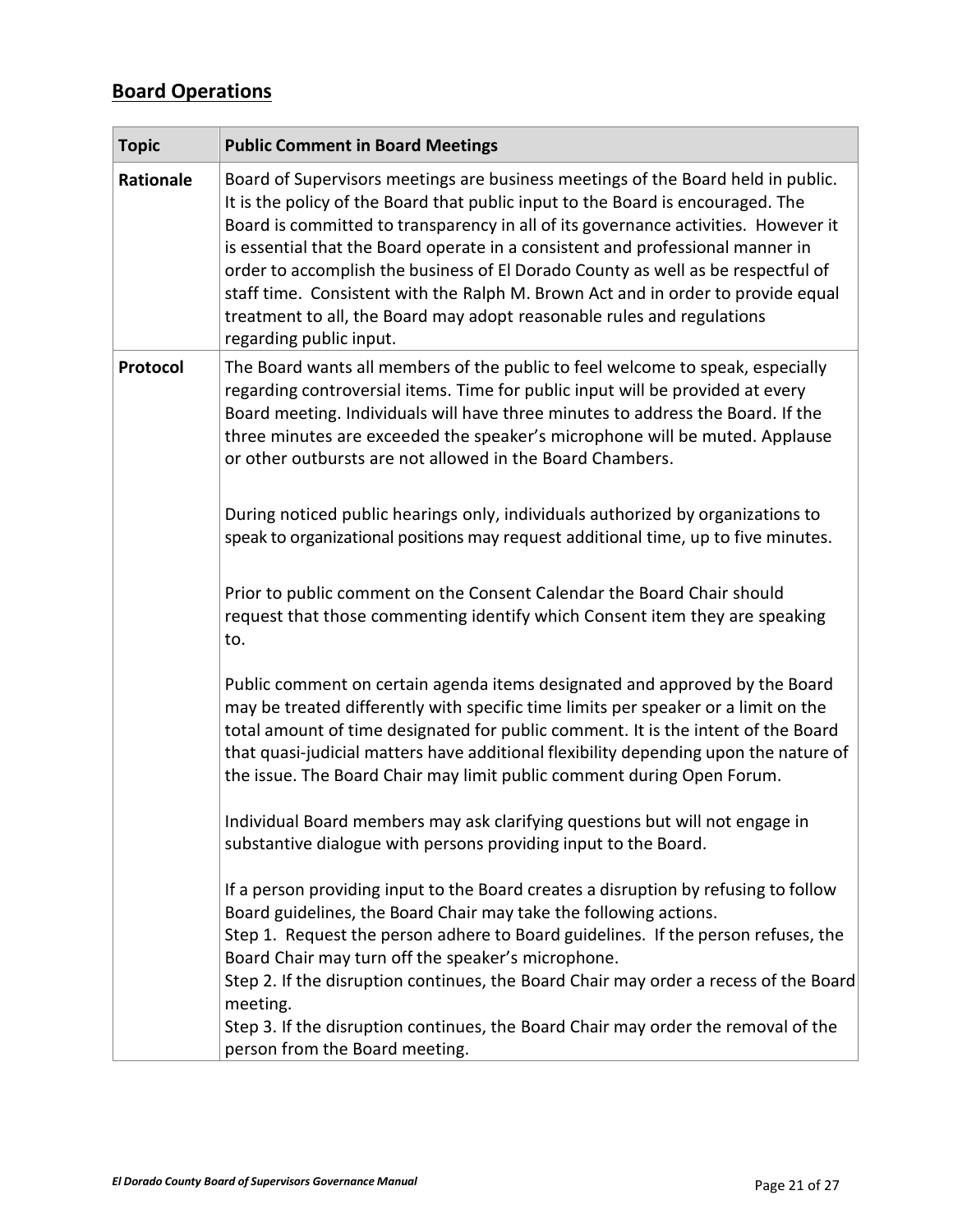### **Board Operations**

| <b>Topic</b>     | <b>Self-Monitoring of Board Effectiveness</b>                                                                                                                                                                                                                                                                                                                                                                                                                                                                                                                                                                                                                                              |
|------------------|--------------------------------------------------------------------------------------------------------------------------------------------------------------------------------------------------------------------------------------------------------------------------------------------------------------------------------------------------------------------------------------------------------------------------------------------------------------------------------------------------------------------------------------------------------------------------------------------------------------------------------------------------------------------------------------------|
| <b>Rationale</b> | It is important that the governance of El Dorado County be conducted in a highly<br>$\bullet$<br>effective and efficient way. Assurance of consistency and sustainability of<br>effective governance over time requires ongoing vigilance by the Board of<br>Supervisors. There are two primary ways to accomplish this. First is by assuming<br>collective responsibility by the entire Board for the quality of governance and<br>second by conducting annual Board governance self-assessments.<br>Conducting an annual self-assessment provides an opportunity to review the<br>$\bullet$<br>effectiveness of Board protocols and to assess the overall effectiveness of the<br>Board. |
| Protocol         | Collective responsibility requires a commitment from each Supervisor to<br>$\bullet$<br>establish effective governance as the overarching operational goal of the Board.<br>Each Supervisor will agree to uphold and abide by governance protocols adopted<br>$\bullet$<br>by the Board and will work to resolve any problems that might occur in their<br>implementation. Each Supervisor will assume responsibility for the governance<br>effectiveness of the entire Board.<br>The Board will annually conduct a Board Self-Evaluation, likely in fall of each year,<br>٠<br>after completion of the budget process.                                                                    |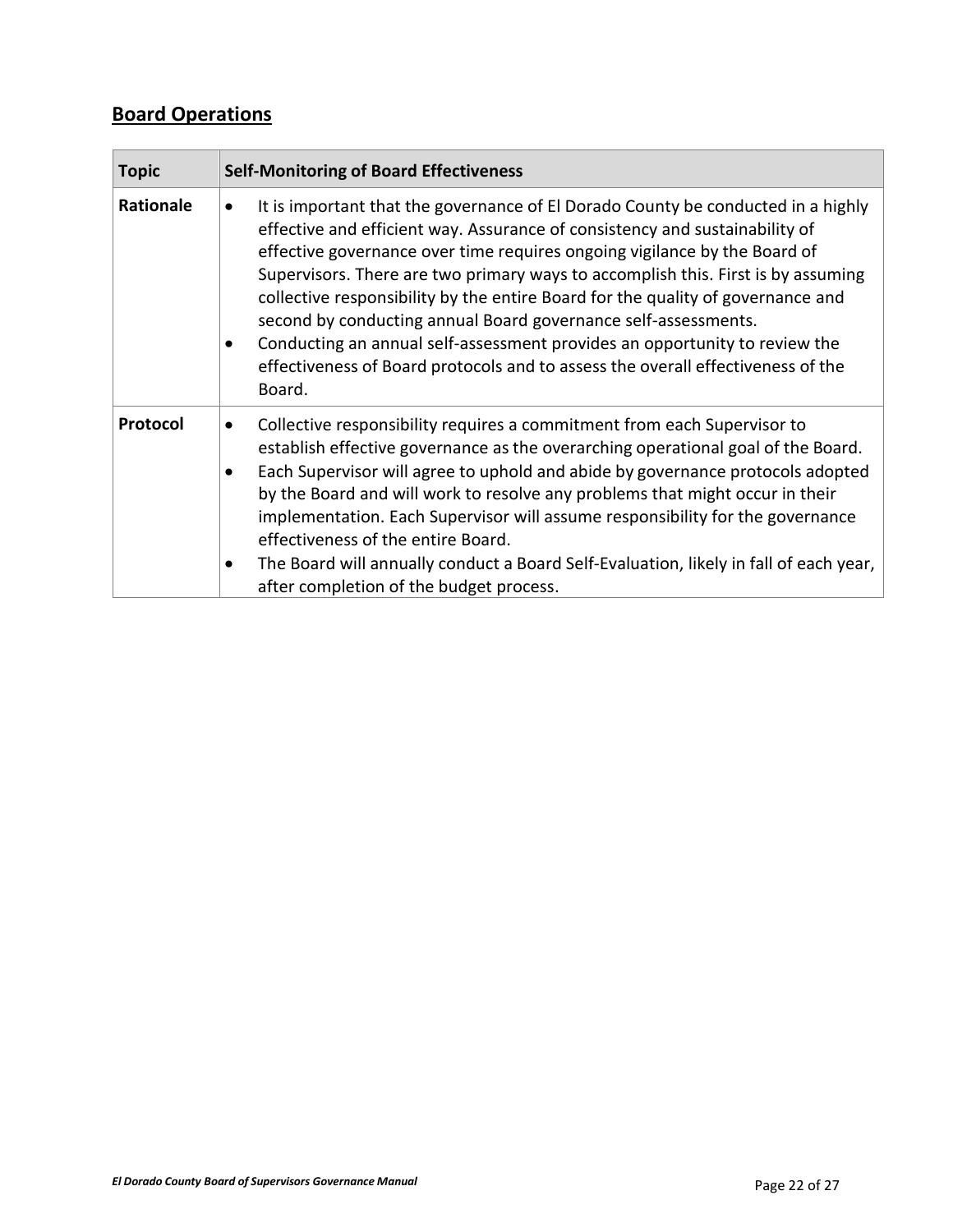# <span id="page-22-0"></span>**Board of Supervisors In the Community**

| <b>Topic</b> | <b>Handling Complaints from the Community</b>                                                                                                                                                                                                                                                                                                                                                                                                                                                                                                                                                                                                                                                                                                                                                                                                                                                                                                                                                                                                                                                                                                                                                                                                              |
|--------------|------------------------------------------------------------------------------------------------------------------------------------------------------------------------------------------------------------------------------------------------------------------------------------------------------------------------------------------------------------------------------------------------------------------------------------------------------------------------------------------------------------------------------------------------------------------------------------------------------------------------------------------------------------------------------------------------------------------------------------------------------------------------------------------------------------------------------------------------------------------------------------------------------------------------------------------------------------------------------------------------------------------------------------------------------------------------------------------------------------------------------------------------------------------------------------------------------------------------------------------------------------|
| Rationale    | The Board of Supervisors is accessible and responsive to community concerns and<br>issues. The Board strives to be consistent and fair in dealings with complaints and<br>concerns expressed from the community. The Board values open communication<br>and timely resolution of issues.                                                                                                                                                                                                                                                                                                                                                                                                                                                                                                                                                                                                                                                                                                                                                                                                                                                                                                                                                                   |
| Protocol     | It is important that the Board have a clear and consistent process when<br>considering and responding to constituent concerns. When approached with<br>concerns or complaints, Board members will:<br>Listen openly and without prior judgment.<br>$\bullet$<br>Take care in responding, understanding that they are hearing one side or<br>$\bullet$<br>perspective on an issue.<br>Be mindful of their role in quasi-judicial review.<br>$\bullet$<br>Always be mindful that the authority to take action rests solely with the<br>$\bullet$<br>majority of the Board.<br>Strive to ensure community members understand the appropriate steps in the<br>$\bullet$<br>complaint process.<br>Each Supervisor shall entrust that constituent complaints outside<br>$\bullet$<br>each Supervisors' District will be referred to the appropriate<br>Supervisor.<br>Complaint process:<br>Easily resolved complaints, concerns, or questions are directed to the<br>appropriate department head with communication to the CAO.<br>Complaints requiring a complex solution and/or policy change are directed<br>to the CAO or County Counsel or appropriate department heads with a<br>copy to the CAO. The CAO should inform the Supervisor of actions or non- |
|              | actions if appropriate related to the complaint. When considered<br>appropriate either the Supervisor or the CAO may inform the Board Chair<br>regarding the complaint and resolution.<br>Any threat of litigation shall be directed to County Counsel and the CAO.                                                                                                                                                                                                                                                                                                                                                                                                                                                                                                                                                                                                                                                                                                                                                                                                                                                                                                                                                                                        |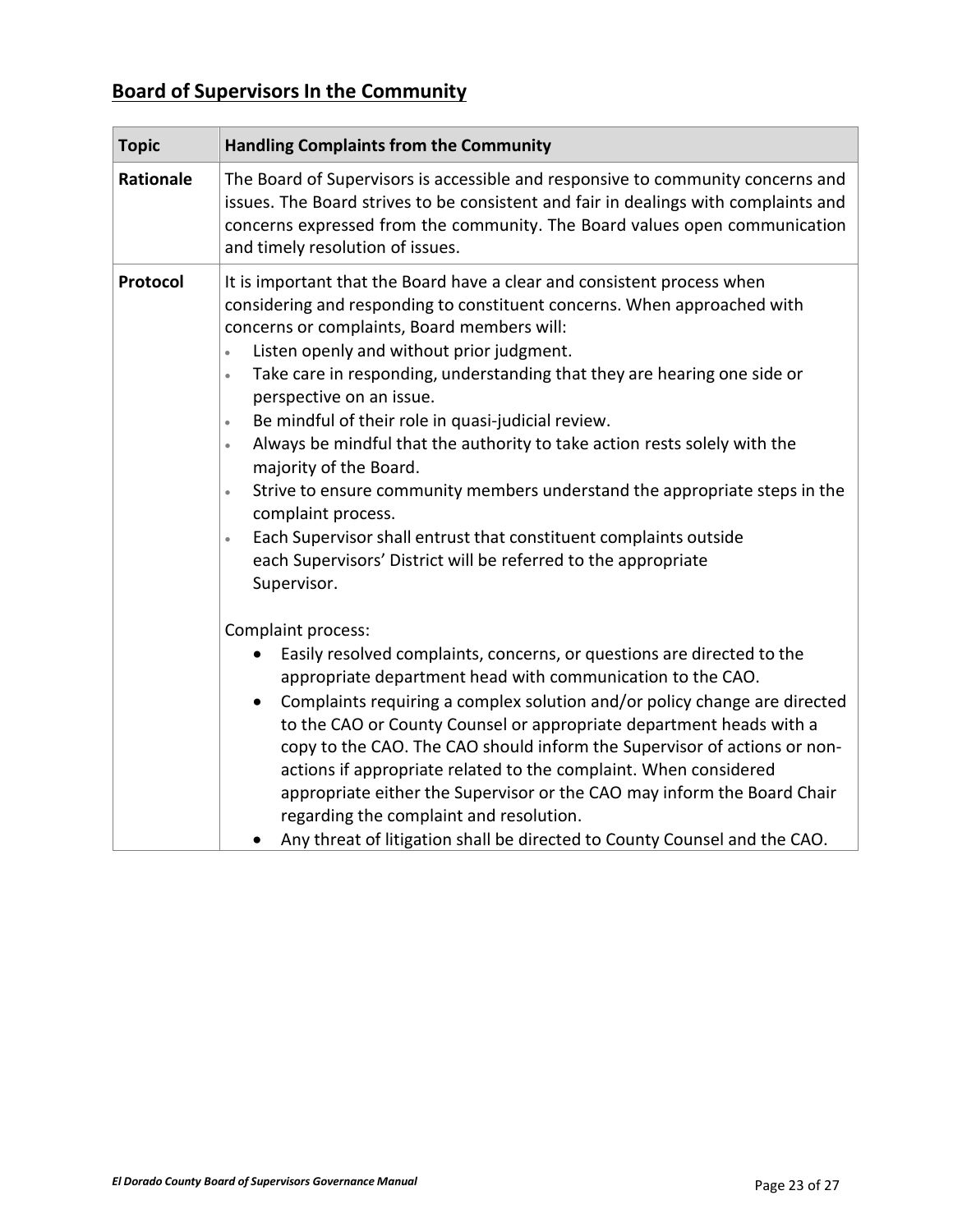# **Board of Supervisors in the Community**

| <b>Topic</b>    | <b>District-Specific Matters</b>                                                                                                                                                                                                                                                                                                                                                                                                                                                                                                                        |
|-----------------|---------------------------------------------------------------------------------------------------------------------------------------------------------------------------------------------------------------------------------------------------------------------------------------------------------------------------------------------------------------------------------------------------------------------------------------------------------------------------------------------------------------------------------------------------------|
| Rationale       | The Board, together with the CAO, is the County's governance team and the<br>entire board is the unit of authority; however, each Board member is elected<br>by their district. Each district includes distinct communities, and each<br>Supervisor has a deep connection and understanding of their district and its<br>communities.                                                                                                                                                                                                                   |
| <b>Protocol</b> | Board members respect the unique connection a Supervisor has to their home<br>district.<br>As a courtesy to their fellow Board members, Supervisors should first discuss<br>issues or concerns specific to another Supervisorial district with the<br>appropriate Supervisor.<br>During the 'To and From' portion of the Board of Supervisors meetings, each<br>Supervisor should report to the Board and the CAO issues and concerns they<br>are involved within their districts as well as outside their boundaries that<br>affect the entire County. |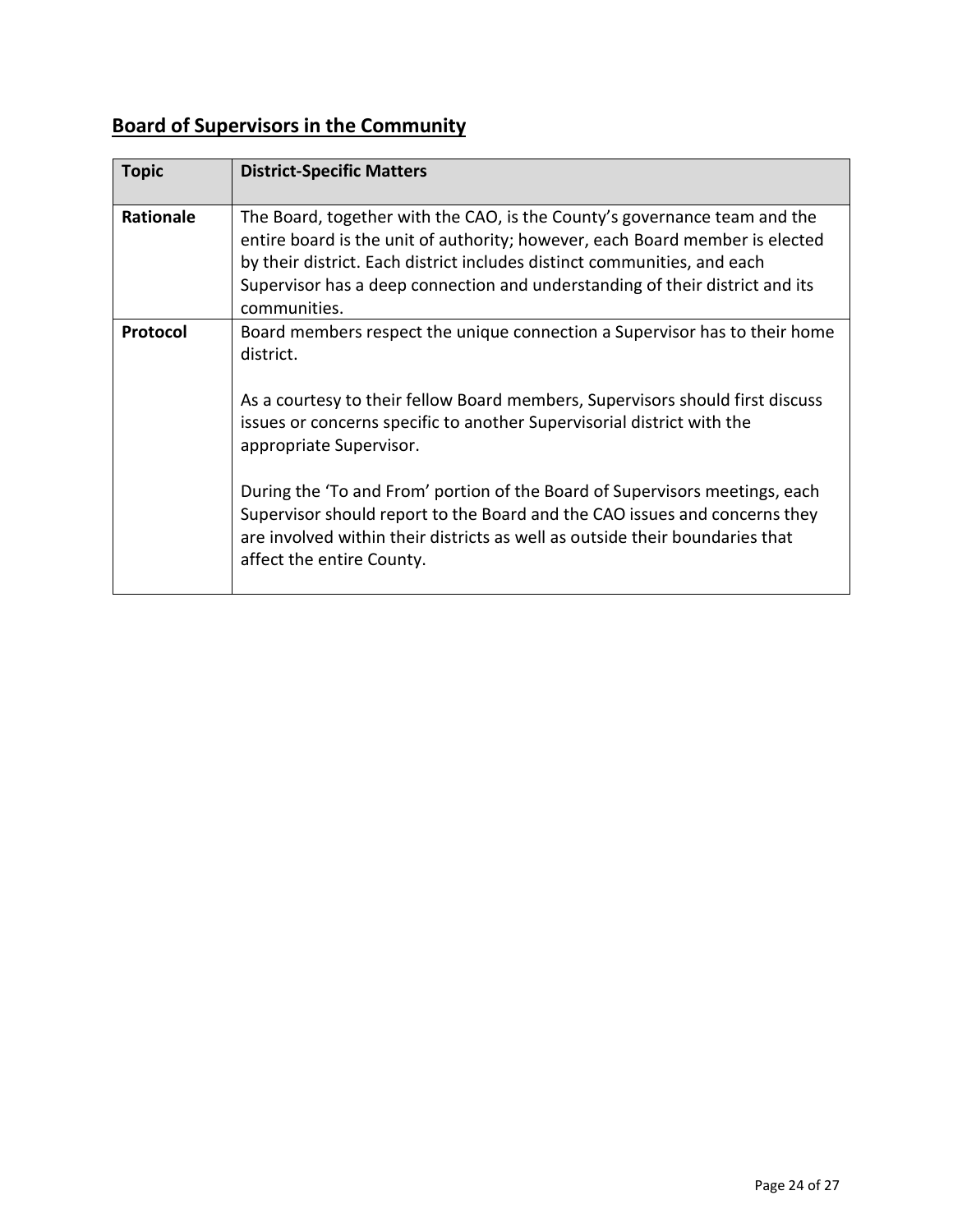# **EL DORADO COUNTY BOARD OF SUPERVISORS GOVERNANCE SELF EVALUATION**

One of the most important characteristics of effective governance is the extent to which governing boards conduct regular self-assessments of their own effectiveness. Often, the best judge of what works in governance and what needs improvement are the members of the governance team themselves. Board continuing education and self-assessment is important for a number of reasons, not the least of which is identifying problems before they become serious governance issues. Equally important is the opportunity to identify areas which are working well. Effective governance is often built upon strengths and areas of high performance, one of which is the ability of the board to identify and remedy potential governance problems.

**Directions:** It is important from time to time to review the governance team's protocols to determine their effectiveness and the extent to which they continue to address the needs of the governance team. For each item below, record an overall rating number with 1 representing least effective (poor) and 5 most effective (excellent).

|   | <b>POOR</b>      | Inconsistent and/or low quality practice of the majority of the Board or the Board as a whole. |
|---|------------------|------------------------------------------------------------------------------------------------|
|   | <b>FAIR</b>      | Practice somewhat exhibited by some members of the Board or the Board as a whole.              |
| 3 | <b>GOOD</b>      | Practice often exhibited by some members of the Board or the Board as a whole.                 |
| 4 | <b>VERY GOOD</b> | Consistent practice of the majority of the Board or the Board as a whole.                      |
| 5 | <b>EXCELLENT</b> | Consistent and high quality practice of the Board as a whole.                                  |

#### **Section I: The Board**

| #  | <b>The Board</b>                                                                                                               | $1 (Poor) - 5 (Excellent)$ |                |   |   |   |  |  |  |
|----|--------------------------------------------------------------------------------------------------------------------------------|----------------------------|----------------|---|---|---|--|--|--|
|    |                                                                                                                                | $\mathbf{1}$               | $\overline{2}$ | 3 | 4 | 5 |  |  |  |
| 1. | The Board is committed to a common vision.                                                                                     |                            |                |   |   |   |  |  |  |
| 2. | The Board governs as a team, strategically focused and mission<br>driven.                                                      |                            |                |   |   |   |  |  |  |
| 3. | The Board governs in a dignified and professional manner, treating<br>everyone with civility and respect.                      |                            |                |   |   |   |  |  |  |
| 4. | The Board governs in an accessible manner, committed to openness<br>and transparency.                                          |                            |                |   |   |   |  |  |  |
| 5. | The Board governs in a collaborative manner with the community,<br>staff and within the Board.                                 |                            |                |   |   |   |  |  |  |
| 6. | Board meetings are organized and conducted in accordance with<br>agreed upon procedures and reflect Strategic Plan priorities. |                            |                |   |   |   |  |  |  |
| 7. | The agenda and background information is made available to the<br>Board in a timely manner according to approved processes.    |                            |                |   |   |   |  |  |  |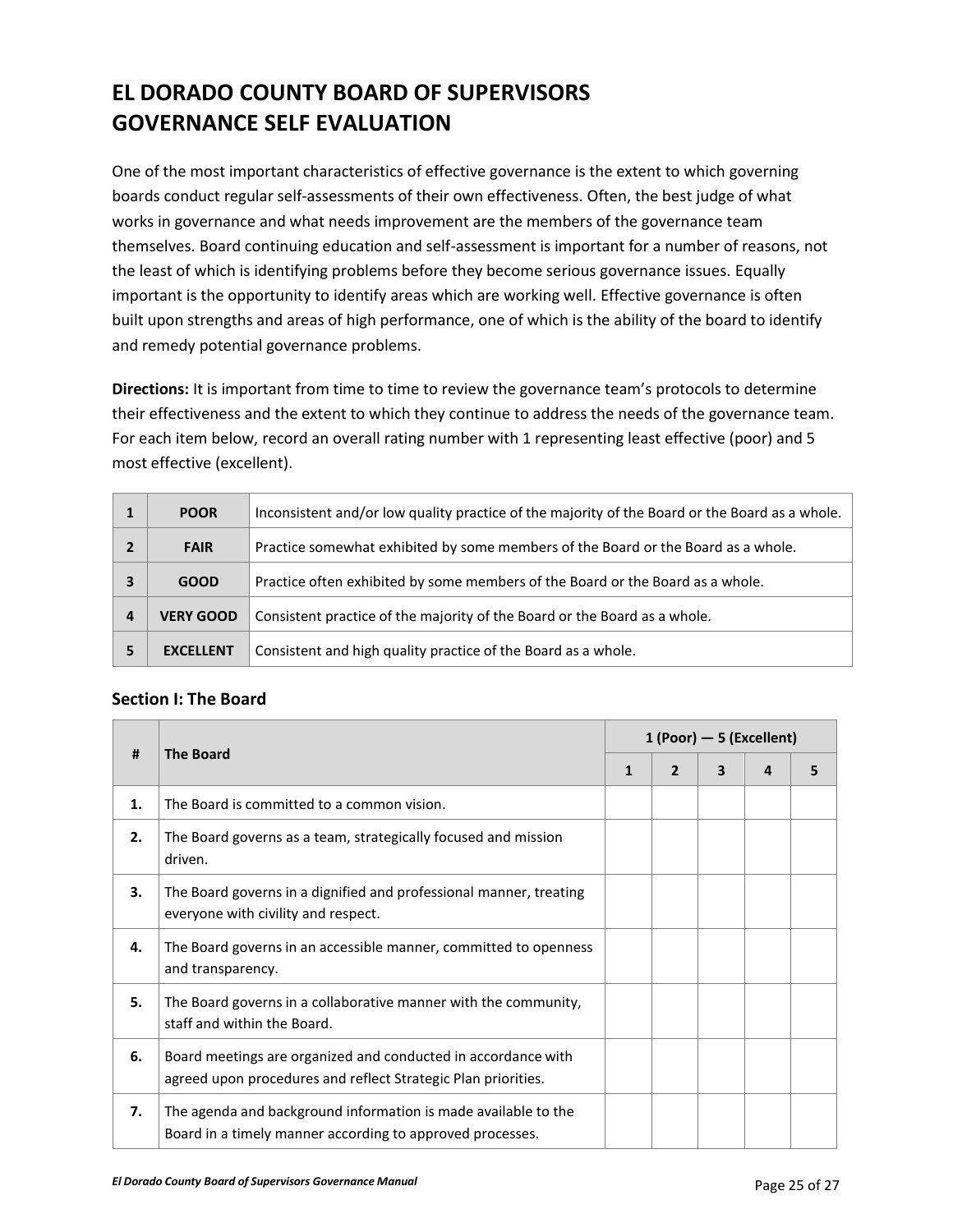| #   | <b>The Board</b>                                                                                                                                               | $1 (Poor) - 5 (Excellent)$ |                |   |   |   |  |  |
|-----|----------------------------------------------------------------------------------------------------------------------------------------------------------------|----------------------------|----------------|---|---|---|--|--|
|     |                                                                                                                                                                | $\mathbf{1}$               | $\overline{2}$ | 3 | 4 | 5 |  |  |
| 8.  | The Board meeting agenda and board packet contains sufficient<br>information and clarity of the executive recommendations on which<br>to base board decisions. |                            |                |   |   |   |  |  |
| 9.  | There is a good relationship between how long the Board spends on<br>an agenda item and the importance of the item.                                            |                            |                |   |   |   |  |  |
| 10. | Supervisors views expressed in Board meetings are received<br>respectfully and with consideration.                                                             |                            |                |   |   |   |  |  |
| 11. | Supervisors have sufficient opportunity to participate in Board<br>discussion during meetings so that proposals can be carefully and<br>thoroughly considered. |                            |                |   |   |   |  |  |
| 12. | Supervisors are accountable to each other for the highest standards<br>of Board performance and effectiveness.                                                 |                            |                |   |   |   |  |  |
| 13. | Community members are provided equal opportunity for input<br>according to Board procedures and processes and are received with<br>dignity and respect.        |                            |                |   |   |   |  |  |
| 14. | The Board is committed to continuous learning and improvement<br>and conducts periodic evaluations to monitor its own performance.                             |                            |                |   |   |   |  |  |

#### **Comments:**

### **Section II: Supervisors**

| #   | <b>Supervisors</b>                                                                                                                                                                                                                                                 | $1$ (Poor) $-5$ (Excellent) |                |   |   |  |  |  |
|-----|--------------------------------------------------------------------------------------------------------------------------------------------------------------------------------------------------------------------------------------------------------------------|-----------------------------|----------------|---|---|--|--|--|
|     |                                                                                                                                                                                                                                                                    |                             | $\overline{2}$ | 3 | 4 |  |  |  |
| 15. | Supervisors come to meetings on time, familiar with agenda materials and<br>prepared to fully participate in the entire meeting.                                                                                                                                   |                             |                |   |   |  |  |  |
| 16. | Supervisors communicate with the County Administrator and staff in a<br>climate of trust and mutual respect, avoiding public criticism and<br>demonstrating respect for staff as accomplished professionals in County<br>management and administrative leadership. |                             |                |   |   |  |  |  |
| 17. | Supervisors understand and support the division of function between the<br>chair, Board members, the County Administrator and staff and avoid<br>dealing with matters related to the day-to-day operations of the County.                                          |                             |                |   |   |  |  |  |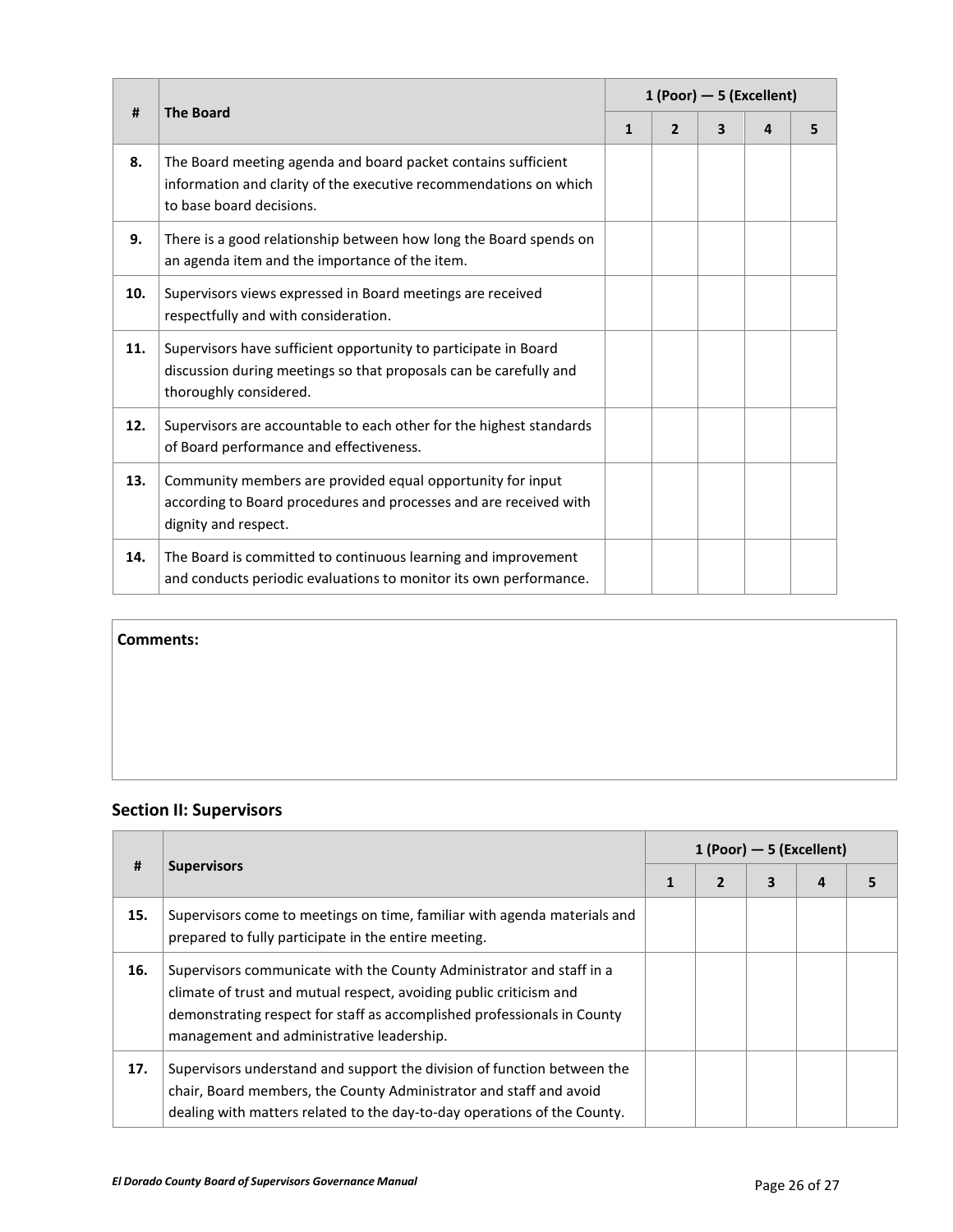| #   | <b>Supervisors</b>                                                                                                                                                                                               | $1 (Poor) - 5 (Excellent)$ |                |   |   |   |  |  |  |
|-----|------------------------------------------------------------------------------------------------------------------------------------------------------------------------------------------------------------------|----------------------------|----------------|---|---|---|--|--|--|
|     |                                                                                                                                                                                                                  | $\mathbf{1}$               | $\overline{2}$ | 3 | 4 | 5 |  |  |  |
| 18. | Supervisors understand they have no authority as individuals to direct<br>staff. Direction to staff can only come from formal action of the board.                                                               |                            |                |   |   |   |  |  |  |
| 19. | In requesting studies and reports, Supervisors consider County staff time<br>and other costs required to fulfill the request, as well as alignment with<br>the Strategic Plan.                                   |                            |                |   |   |   |  |  |  |
| 20. | Supervisors avoid voting cliques and do not allow personal conflict or<br>personal matters to affect their actions, but reach decisions based solely<br>on the merits of the issue.                              |                            |                |   |   |   |  |  |  |
| 21. | Individual Supervisors refrain from making commitments on behalf of the<br>entire board without approval from the board.                                                                                         |                            |                |   |   |   |  |  |  |
| 22. | Supervisors demonstrate a personal responsibility for keeping the meeting<br>moving forward, ensuring a good relationship between how long the<br>Board spends on an agenda item and the importance of the item. |                            |                |   |   |   |  |  |  |
| 23. | Individual supervisors disclose all of their conflicts of interest, and any<br>concerns regarding other real or potential conflicts of interest are<br>expressed discreetly.                                     |                            |                |   |   |   |  |  |  |
| 24. | Supervisors keep confidential information confidential.                                                                                                                                                          |                            |                |   |   |   |  |  |  |
| 25. | Supervisors support majority decisions of the Board even when individual<br>views may differ.                                                                                                                    |                            |                |   |   |   |  |  |  |
| 26. | Board members do not engage in dialogue or debate with community<br>speakers.                                                                                                                                    |                            |                |   |   |   |  |  |  |
| 27. | Advisory committees function effectively. Supervisors are aware of the<br>work of advisory committees and receive reports on a semi annual basis.<br>(Note - Jim - please add more specificity)                  |                            |                |   |   |   |  |  |  |

#### **Comments:**